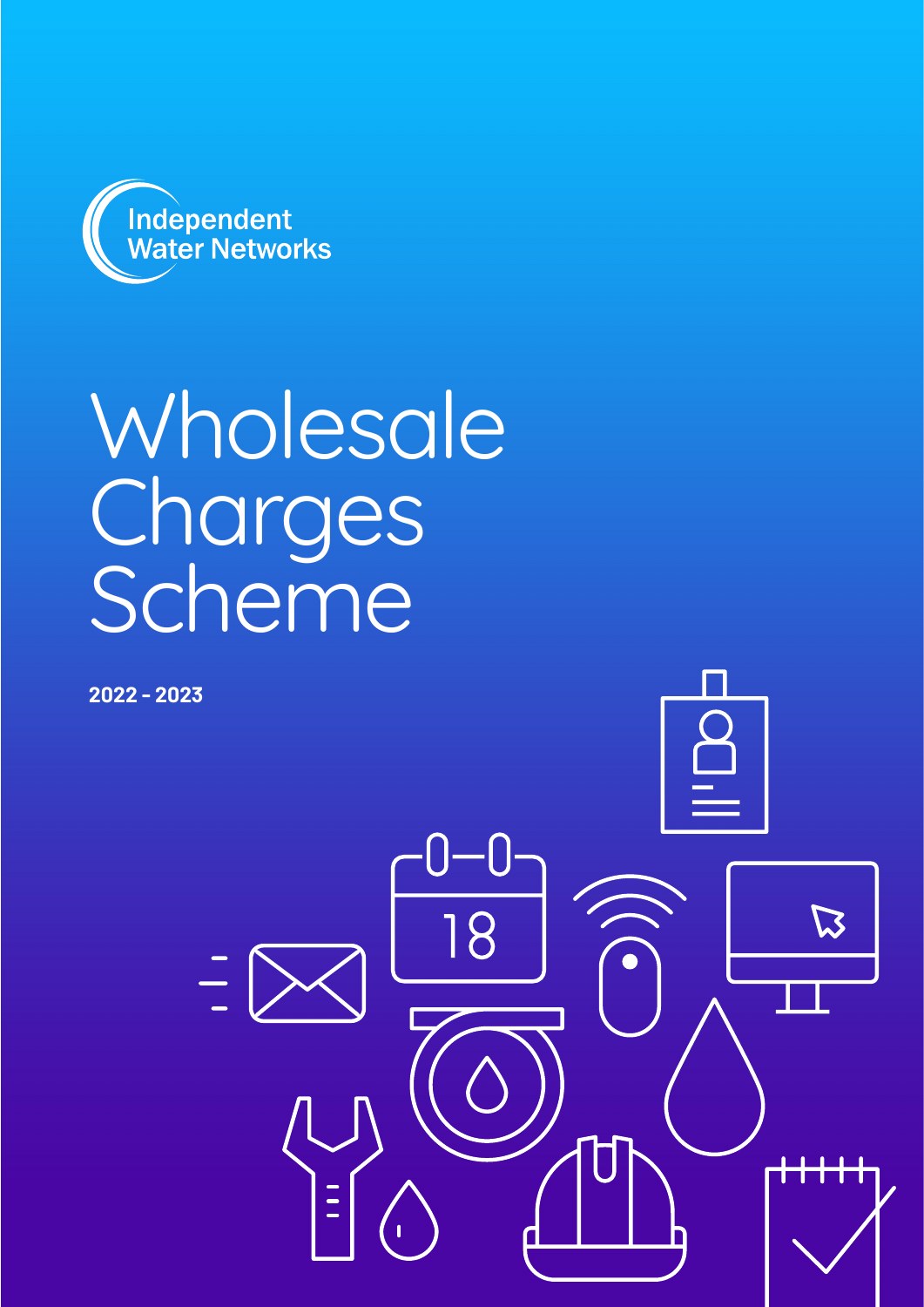## **Wholesale Charging Scheme**

This Wholesale Charges Scheme is made by Independent Water Networks Ltd (IWNL) and set out its Water and Sewerage Wholesale charges under the provisions of the Water Industry Act 1991. By the Act and the Licence the Company is authorised to set, levy and recover charges for any services provided in the course of carrying out its duties as a water undertaker and as a sewerage undertaker.

IWNL are only able to present indicative charges at this time. IWNL's costs of providing wholesale services depend to a great extent on the charges made by the local water company for the bulk supply of water to the IWNL site. The Ofwat investigation into the NAV market identified these boundary charges as a key barrier to competition. While Ofwat has concluded its consultation on boundary charges to NAVs, many incumbents have yet to publish their NAV charges. There are also instances where incumbents have not yet released their wholesale charges. IWNL will review its wholesale charges when this has occurred. In the meantime, IWNL will start from the position that it should typically be able to match the wholesale charges set by the water company in each area in which IWNL has a network, as reflected in the charges shown in this Charging Scheme.

However, specific requests for wholesale charges for both household and non-household property will have to be considered on an individual basis in order to offer cost-reflective charges because boundary charges can vary significantly between sites even within the same water company area, and not necessarily with any connection to the level of onsite costs.

There are two main types of wholesale services:

- primary services related to the supply of water and the removal and treatment of foul sewerage, surface water drainage and highway drainage; and
- non-primary services for activities that are not directly related to the provision of primary services.

The Non-Primary service charges have been developed to support retailer service requests. These charges have been designed to meet both the OFWAT Wholesale Charging Guidelines and the Wholesale - Retail Code.

The Wholesale Charges contained in this Charging Scheme are effective from 1st April 2022 until 31st March 2023.

#### **Contact Information**

If you would like to contact IWNL in relation to any of the services referred to in the Wholesale Scheme, you can contact our Asset Team using the following details:

Independent Water Networks Limited Driscoll 2 Ellen Street Cardiff CF10 4BP Telephone: 02920 31442716 Email: water.operations@iwnl.co.uk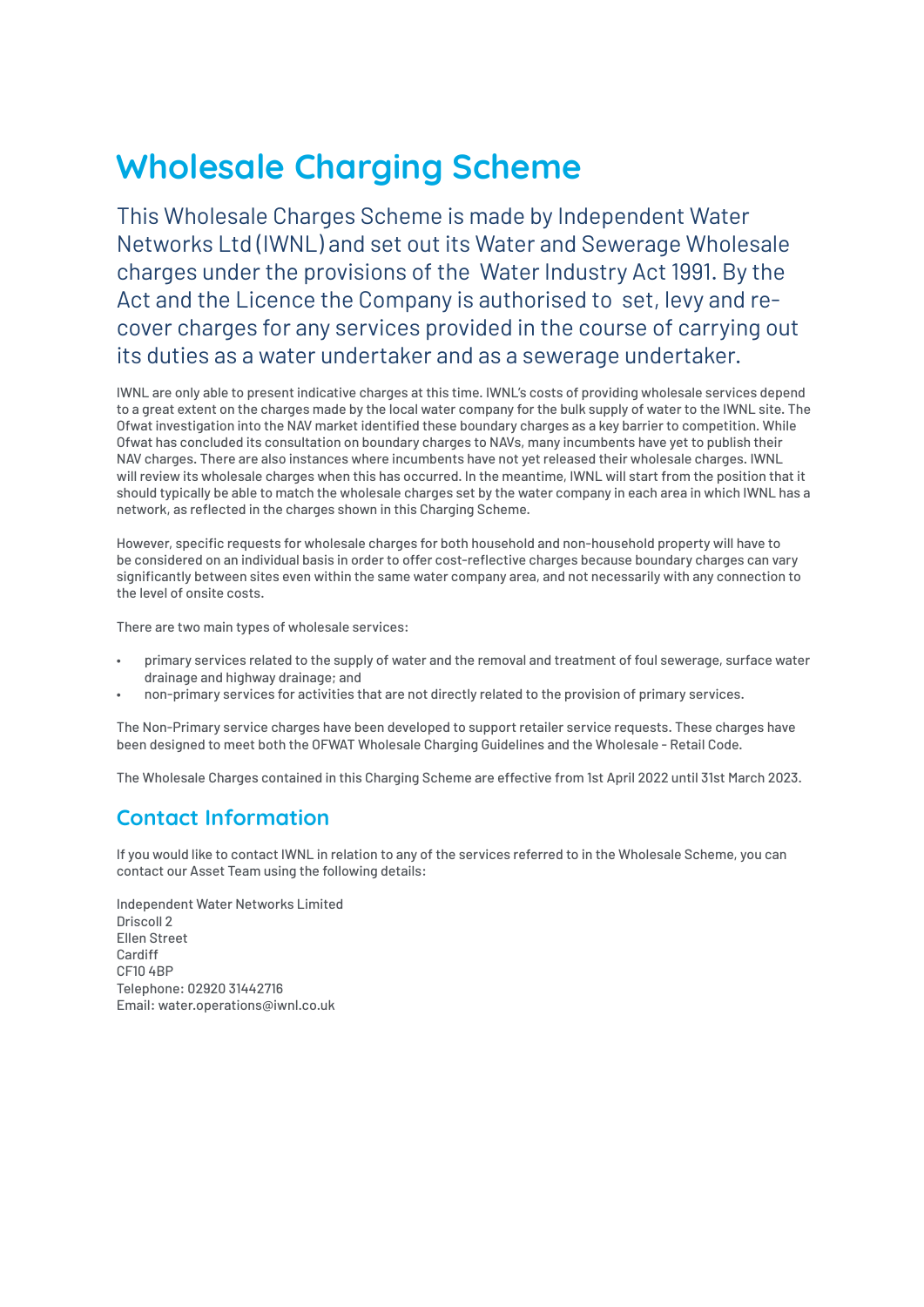

## **WHOLESALE CHARGING SCHEME**

# Contents

| 04 | Part A (IWNL - Anglian Water Area)                        |
|----|-----------------------------------------------------------|
| 04 | Part B (IWNL - Affinity Water Central Area)               |
| 05 | Part C (IWNL - Affinity Water South East Area)            |
| 06 | Part D (IWNL - Bristol Water Area)                        |
| 07 | Part E (IWNL - Severn Trent Water Area)                   |
| 09 | Part F (IWNL - Southern Water Area)                       |
| 10 | Part G (IWNL - Thames Water Area)                         |
| 11 | Part H (IWNL - South East Water Eastern Area)             |
| 12 | Part I (IWNL - Northumbrian Water Area)                   |
| 13 | Part J (IWNL - Northumbrian Water Essex and Suffolk Area) |
| 14 | Part K (IWNL - Yorkshire Water Area)                      |
| 15 | Part L (IWNL - Cambridge Water Area)<br>$\Box$            |
| 16 | Part M (IWNL - Portsmouth Water Area)                     |
| 17 | Part N (IWNL - South Staffs Water Area)                   |
| 18 | Part O (IWNL - Ancillary Charges)                         |
|    |                                                           |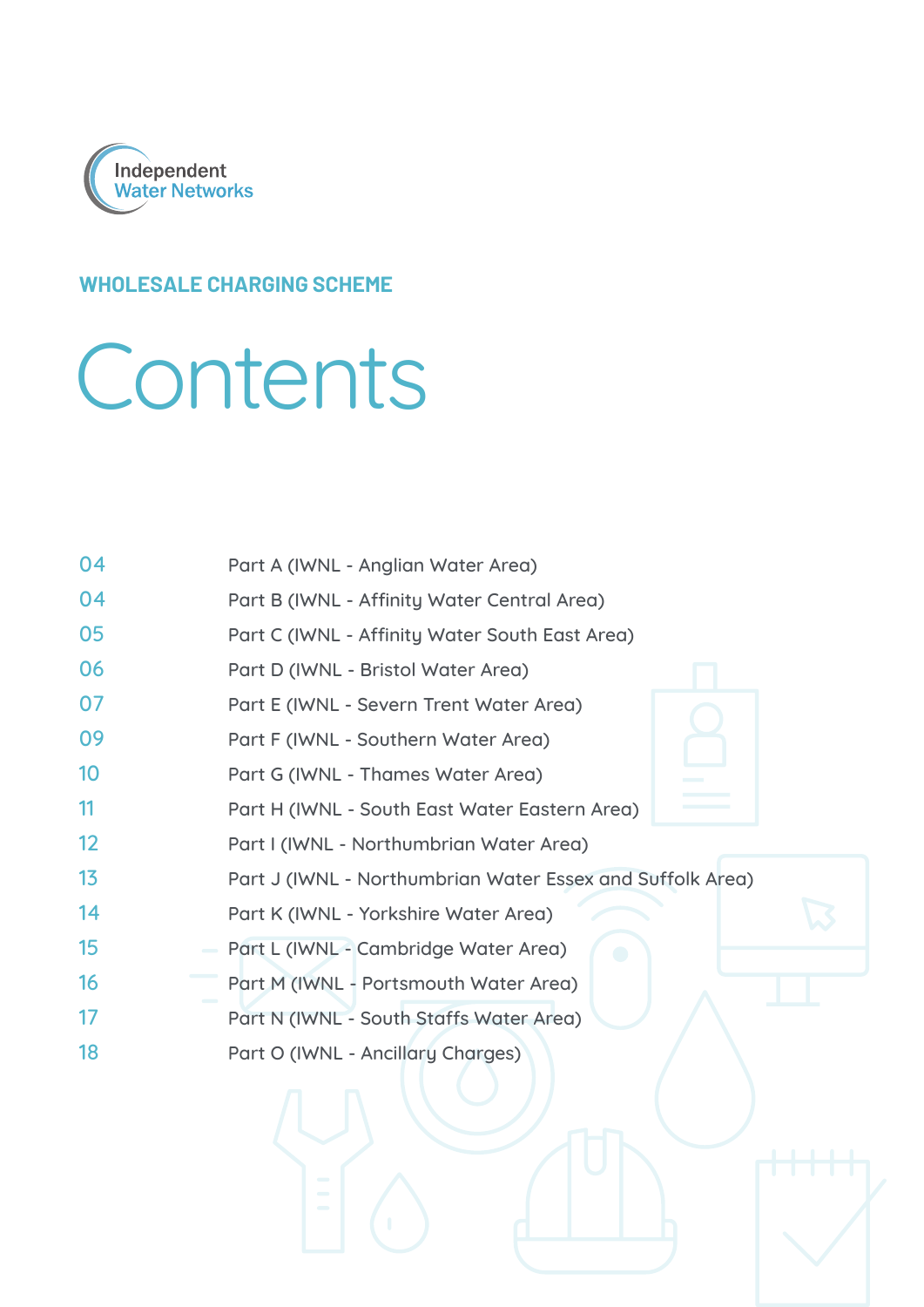## **Schedule of Household (HH) and Non-Household (NHH) Charges**

## **1. Part A (IWNL - Anglian Water Area)**

#### **WHOLESALE NON-HOUSEHOLD MEASURED TARIFFS 2022-23: ANGLIAN WATER AREA**

| <b>Potable Water</b> |                                           |                                           |                                                        |                                |  |
|----------------------|-------------------------------------------|-------------------------------------------|--------------------------------------------------------|--------------------------------|--|
| <b>Band</b>          | Volume of water<br>supplied<br>(m3/annum) | <b>Fixed Charge</b><br>$(E/\text{annum})$ | <b>Maximum Daily</b><br><b>Demand Charge</b><br>(E/m3) | Volumetric<br>Charge<br>(E/m3) |  |
| Band 1               | 1 - 499                                   | 7.25                                      | 0.00                                                   | 1.451                          |  |
| Band 2               | $500 - 4,999$                             | 62.00                                     | 0.00                                                   | 1.342                          |  |
| Band 3               | $5,000 - 9,999$                           | 419.00                                    | 0.00                                                   | 1.2706                         |  |
| Band 4               | $10,000 - 24,999$                         | 450.00                                    | 73.50                                                  | 0.9495                         |  |
| Band 5               | > 25,000                                  | 927.00                                    | 137.00                                                 | 0.5766                         |  |

| <b>Sewerage</b> |                                                   |                                            |                                                                                 |                                           |                                |
|-----------------|---------------------------------------------------|--------------------------------------------|---------------------------------------------------------------------------------|-------------------------------------------|--------------------------------|
| <b>Band</b>     | Volume of<br>sewerage<br>discharged<br>(m3/annum) | <b>Fixed Charge</b><br>- Foul<br>(E/annum) | Fixed Charge -<br>Highway<br><b>Drainage</b><br>$(E/meter/annum)$ ( $E/annum$ ) | <b>Fixed Charge</b><br>- Surface<br>Water | Volumetric<br>Charge<br>(E/m3) |
| Band 1          | $1 - 499$                                         | 5.25                                       | 21.00                                                                           | 39.00                                     | 1.6975                         |
| Band 2          | $500 - 4,999$                                     | 27.00                                      | 21.00                                                                           | 56.00                                     | 1.6500                         |
| Band 3          | $5,000 - 24,999$                                  | 234.00                                     | 21.00                                                                           | 140.00                                    | 1.6040                         |
| Band 4          | >25,000                                           | 1,321.00                                   | 21.00                                                                           | 1,350.00                                  | 1.5557                         |

## **2. Part B (IWNL - Affinity Water Central Area)**

#### **WHOLESALE NON-HOUSEHOLD MEASURED TARIFFS 2022-23: AFFINITY WATER CENTRAL AREA (A)**

(Sewerage charges applicable to discharge within the Thames Water area)

| <b>Potable Water</b> |                                                                  |              |                                    |  |  |  |
|----------------------|------------------------------------------------------------------|--------------|------------------------------------|--|--|--|
| <b>Band</b>          | Volume of water supplied   Fixed Charge<br>$(m3 / \text{annum})$ | $(E/annum)*$ | <b>Volumetric Charge</b><br>(E/m3) |  |  |  |
| Band 1               | $1 - 2.999$                                                      | 0.00         | 0.9957                             |  |  |  |
| Band 2               | $3,000 - 49,999$                                                 | 0.00         | 0.9279                             |  |  |  |
| Band 3               | > 50,000                                                         | 15,880       | 0.6103                             |  |  |  |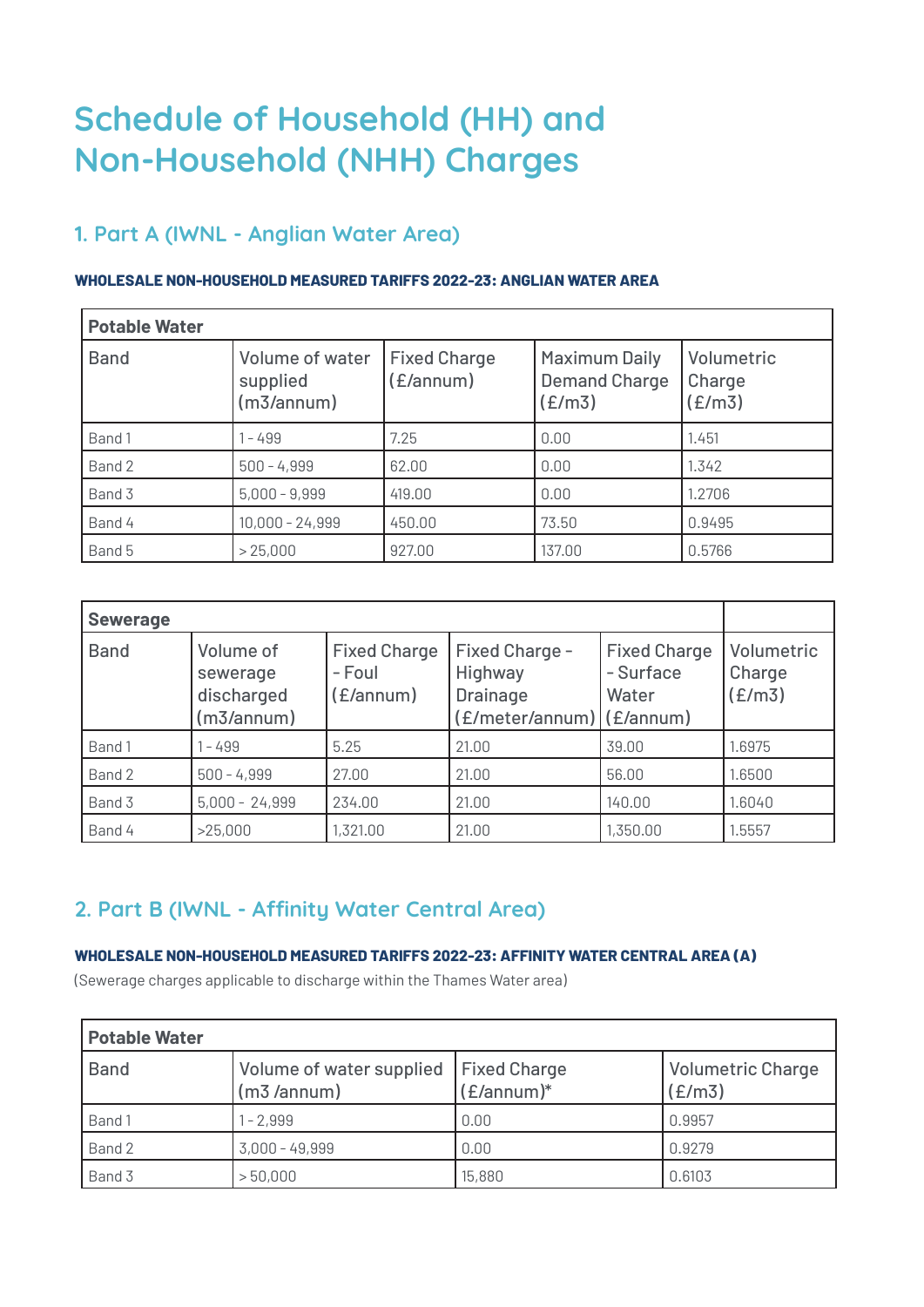| <b>Sewerage</b> |                                             |                                     |                                    |  |  |
|-----------------|---------------------------------------------|-------------------------------------|------------------------------------|--|--|
| <b>Band</b>     | Volume of sewerage<br>discharged (m3/annum) | <b>Fixed Charge</b><br>$(E/annum)*$ | <b>Volumetric Charge</b><br>(E/m3) |  |  |
| Band 1          | $1 - 19,999$                                | 0.00                                | 0.9488                             |  |  |
| Band 2          | $20,000 - 49,999$                           | 0.00                                | 0.9488                             |  |  |
| Band 3          | $50,000 - 99,999$                           | 0.00                                | 0.9488                             |  |  |
| Band 4          | 100,000 - 249,999                           | 0.00                                | 0.759                              |  |  |
| Band 5          | > 250,000                                   | 0.00                                | 0.759                              |  |  |

| <b>Fixed charges based on meter size</b> |                 |                                   |                                                |  |
|------------------------------------------|-----------------|-----------------------------------|------------------------------------------------|--|
| Meter Size (mm)                          | Water (£/annum) | Waste Water (£/annum)             |                                                |  |
|                                          |                 | <b>Surface Water</b><br>(E/annum) | <b>Highways Drainage</b><br>$(E/\text{annum})$ |  |
| $15 - 21$                                | 16.80           | 30.74                             | 17.84                                          |  |
| $20 - 21$                                | 27.36           | 72.39                             | 50.15                                          |  |
| $22 - 27$                                | 29.40           | 129.28                            | 89.80                                          |  |
| $28 - 34$                                | 32.52           | 201.68                            | 139.96                                         |  |
| $35 - 41$                                | 34.44           | 290.89                            | 200.60                                         |  |
| $42 - 49$                                | 34.44           | 290.89                            | 200.60                                         |  |
| $50 - 53$                                | 42.00           | 515.81                            | 356.89                                         |  |
| 54-64                                    | 42.00           | 806.67                            | 558.67                                         |  |
| 65-79                                    | 75.48           | 1,160.90                          | 803.60                                         |  |
| 80-99                                    | 108.12          | 1,160.90                          | 803.60                                         |  |
| 100-124                                  | 108.12          | 2,064.55                          | 1,428.73                                       |  |
| 125-149                                  | 108.12          | 3,225.45                          | 2,232.35                                       |  |
| 150-199                                  | 108.12          | 4,644.92                          | 3,214.36                                       |  |
| 200-249                                  | 108.12          | 8,256.89                          | 5,714.96                                       |  |
| 250-299                                  | 108.12          | 12,900.51                         | 8,929.33                                       |  |
| $300+$                                   | 108.12          | 18,577.03                         | 12,858.63                                      |  |

## **3. Part C (IWNL - Affinity Water South East Area)**

#### **WHOLESALE NON-HOUSEHOLD MEASURED TARIFFS 2022-23: AFFINITY WATER SOUTH EAST AREA**

(Sewerage charges applicable to discharge within the Southern Water area)

| <b>Potable Water</b> |                                                      |                                     |                                             |                                |
|----------------------|------------------------------------------------------|-------------------------------------|---------------------------------------------|--------------------------------|
| <b>Band</b>          | Volume of water<br>supplied<br>$(m3 / \text{annum})$ | <b>Standing Charge</b><br>(E/annum) | <b>Fixed Charge</b><br>$(E/\text{annum})^*$ | Volumetric<br>Charge<br>(E/m3) |
| Band 1               | 1 - 2,999                                            | 0.00                                | 0.00                                        | 1.7964                         |
| Band 2               | $3,000 - 49,999$                                     | 0.00                                | 0.00                                        | 1.6827                         |
| Band 3               | > 50,000                                             | 0.00                                | 0.00                                        | 1.2602                         |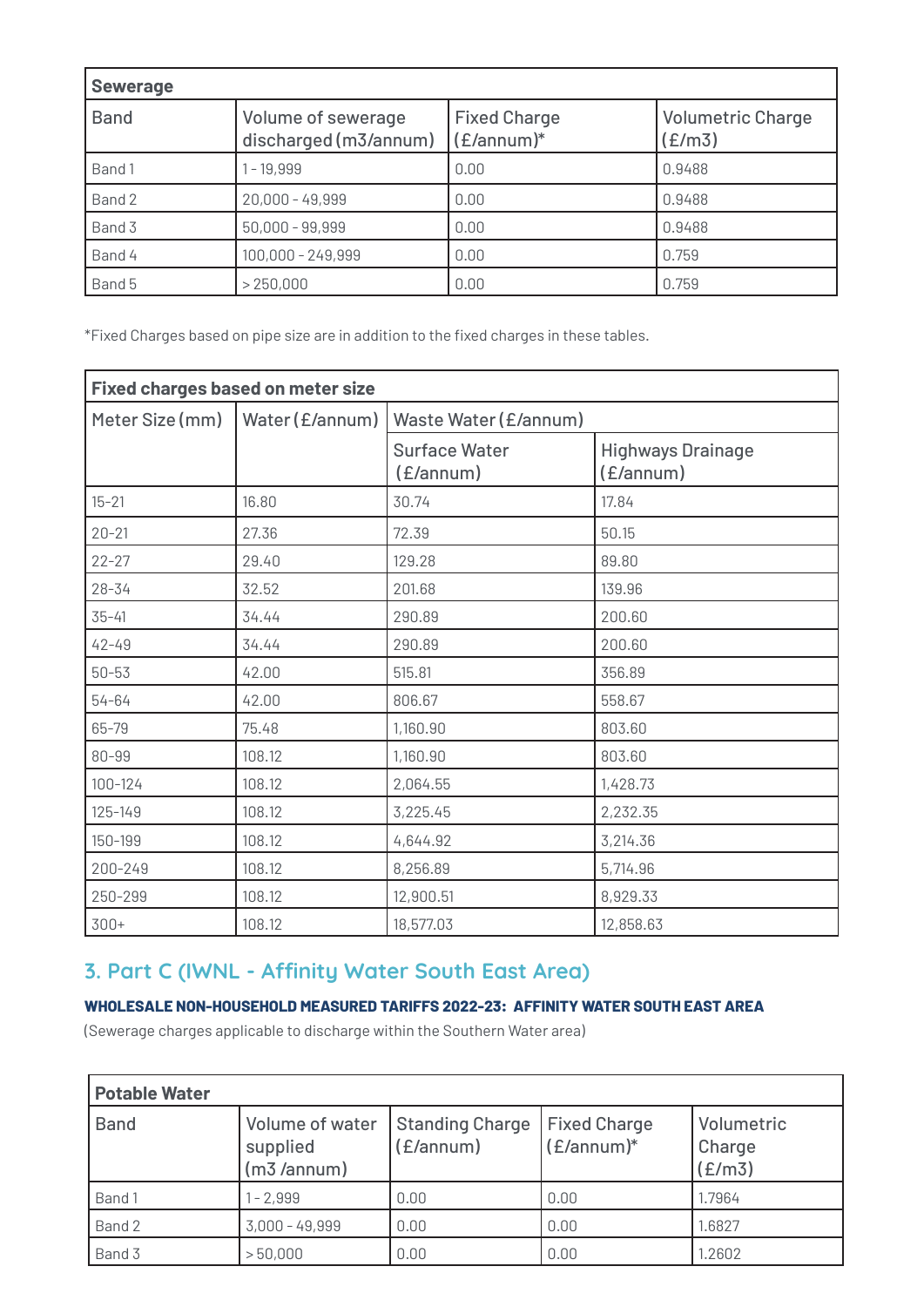| <b>Sewerage</b> |                                                   |                                                                                |                                                                 |                                |  |
|-----------------|---------------------------------------------------|--------------------------------------------------------------------------------|-----------------------------------------------------------------|--------------------------------|--|
| <b>Band</b>     | Volume of<br>sewerage<br>discharged<br>(m3/annum) | <b>Fixed Charge</b><br>- Foul Water<br><b>Drainage</b><br>$(E/\text{annum})^*$ | Fixed Charge -<br>Highway<br><b>Drainage</b><br>(£/meter/annum) | Volumetric<br>Charge<br>(E/m3) |  |
| Band 1          | $1 - 999$                                         | 0.00                                                                           | 10.44                                                           | 1.9760                         |  |
| Band 2          | $1,000 - 4,999$                                   | 0.00                                                                           | 10.44                                                           | 1.9760                         |  |
| Band 3          | $5,000 - 19,999$                                  | 0.00                                                                           | 10.44                                                           | 1.9760                         |  |
| Band 4          | $20,000 - 49,999$                                 | 0.00                                                                           | 10.44                                                           | 1.9760                         |  |
| Band 5          | $50,000 - 99,999$                                 | 0.00                                                                           | 10.44                                                           | 1.9760                         |  |
| Band 6          | >100,000                                          | 54,698                                                                         | 10.44                                                           | 1.4290                         |  |

| <b>Fixed charges based on meter size</b> |                 |                            |                               |  |
|------------------------------------------|-----------------|----------------------------|-------------------------------|--|
| Meter Size (mm)                          | Water (£/annum) | Waste Water (£/annum)      |                               |  |
|                                          |                 | <b>Foul Water Drainage</b> | <b>Surface Water Drainage</b> |  |
| $15 - 19$                                | 16.80           | 0.00                       | 20.88                         |  |
| $20 - 21$                                | 27.36           | 0.00                       | 83.52                         |  |
| $22 - 27$                                | 29.40           | 0.00                       | 83.52                         |  |
| $28 - 34$                                | 32.52           | 0.00                       | 167.04                        |  |
| $35 - 41$                                | 34.44           | 0.00                       | 167.04                        |  |
| $42 - 49$                                | 34.44           | 0.00                       | 208.80                        |  |
| $50 - 53$                                | 42.00           | 0.00                       | 417.60                        |  |
| 54-64                                    | 42.00           | 0.00                       | 417.60                        |  |
| 65-79                                    | 75.48           | 0.00                       | 417.60                        |  |
| 80-99                                    | 108.12          | 0.00                       | 542.88                        |  |
| 100-124                                  | 108.12          | 0.00                       | 1,378.08                      |  |
| 125-149                                  | 108.12          | 0.00                       | 1,378.08                      |  |
| 150-199                                  | 108.12          | 0.00                       | 1,378.08                      |  |
| 200-249                                  | 108.12          | 0.00                       | 1,378.08                      |  |
| 250-299                                  | 108.12          | 0.00                       | 1,378.08                      |  |
| $300+$                                   | 108.12          | 0.00                       | 1,378.08                      |  |

## **4. Part D (IWNL - Bristol Water Area)**

#### **WHOLESALE NON-HOUSEHOLD MEASURED TARIFFS 2022-23: BRISTOL WATER AREA**

| <b>Potable Water</b> |                                                   |                                     |                                    |  |  |
|----------------------|---------------------------------------------------|-------------------------------------|------------------------------------|--|--|
| <b>Band</b>          | Volume of water supplied<br>$(m3 / \text{annum})$ | <b>Fixed Charge</b><br>$(E/annum)*$ | <b>Volumetric Charge</b><br>(E/m3) |  |  |
| Band 1               | - 999                                             | 5.32                                | 1.3935                             |  |  |
| Band 2               | $1,000 - 4,999$                                   | 11.54                               | 1.3756                             |  |  |
| Band 3               | $5,000 - 14,999$                                  | 39.71                               | 1.3560                             |  |  |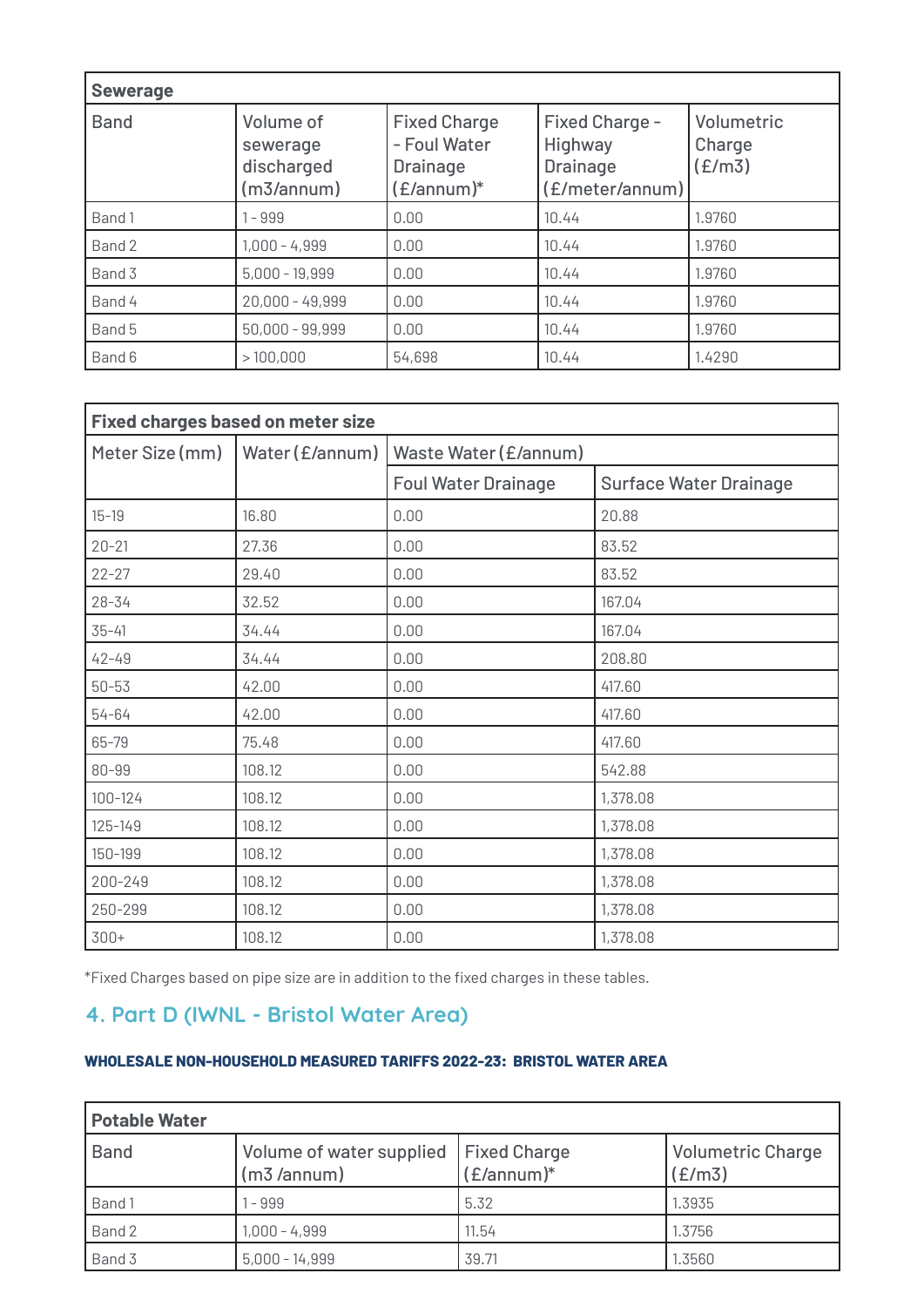| l Band 4 | 15,000 - 49,999     | 1,920.46  | 1.2016 |
|----------|---------------------|-----------|--------|
| l Band 5 | $50,000$ - $99,999$ | 4,240.48  | 1.1413 |
| Band 6   | $100,000 - 249,999$ | 9,877.38  | 1.0800 |
| Band 7   | > 250,000           | 2,4824.72 | 1.0158 |

| Sewerage*   |                                             |                                       |                                    |  |  |
|-------------|---------------------------------------------|---------------------------------------|------------------------------------|--|--|
| <b>Band</b> | Volume of sewerage<br>discharged (m3/annum) | <b>Fixed Charge</b><br>$ $ (£/annum)* | <b>Volumetric Charge</b><br>(E/m3) |  |  |
| Band 1      | n/a                                         | n/a                                   | n/a                                |  |  |
| Band 2      | n/a                                         | n/a                                   | n/a                                |  |  |
| Band 3      | n/a                                         | n/a                                   | n/a                                |  |  |
| Band 4      | n/a                                         | n/a                                   | n/a                                |  |  |
| Band 5      | n/a                                         | n/a                                   | n/a                                |  |  |
| Band 6      | n/a                                         | n/a                                   | n/a                                |  |  |
| Band 7      | n/a                                         | n/a                                   | n/a                                |  |  |

\* Independent Water Networks Ltd do not currently provide sewerage services in the Bristol Water area.

## **5. Part E (IWNL - Severn Trent Water Area)**

#### **WHOLESALE NON-HOUSEHOLD MEASURED TARIFFS 2022-23: SEVERN TRENT WATER AREA**

| <b>Potable Water</b> |                                                      |                                           |                                |  |
|----------------------|------------------------------------------------------|-------------------------------------------|--------------------------------|--|
| <b>Band</b>          | Volume of water<br>supplied<br>$(m3 / \text{annum})$ | <b>Fixed Charge</b><br>$(E/\text{annum})$ | Volumetric<br>Charge<br>(E/m3) |  |
| Band 1               | $1 - 9,999$                                          | 7.58                                      | 1.6134                         |  |
| Band 2               | $10,000 - 49,999$                                    | 3,503                                     | 1.2631                         |  |
| Band 3               | > 50,000                                             | 20,733                                    | 0.9185                         |  |

| <b>Sewerage</b> |                                                   |                                                             |                                                                   |                                                  |                                |
|-----------------|---------------------------------------------------|-------------------------------------------------------------|-------------------------------------------------------------------|--------------------------------------------------|--------------------------------|
| <b>Band</b>     | Volume of<br>sewerage<br>discharged<br>(m3/annum) | Fixed Charge -<br><b>Used Water</b><br>$(E/\text{annum})^*$ | Fixed Charge -<br><b>Surface Water</b><br>$(E/\text{annum})^{**}$ | Highway<br><b>Drainage</b><br>$(E/\text{annum})$ | Volumetric<br>Charge<br>(E/m3) |
| Band 1          | $-9,999$                                          | 4.80                                                        | 4.80                                                              | 15.00                                            | 1.1125                         |
| Band 2          | $10,000 - 49,999$                                 | 84.23                                                       | 4.80                                                              | 15.00                                            | 1.1041                         |
| Band 3          | >50,000                                           | 2,828.32                                                    | 4.80                                                              | 15.00                                            | 1.0492                         |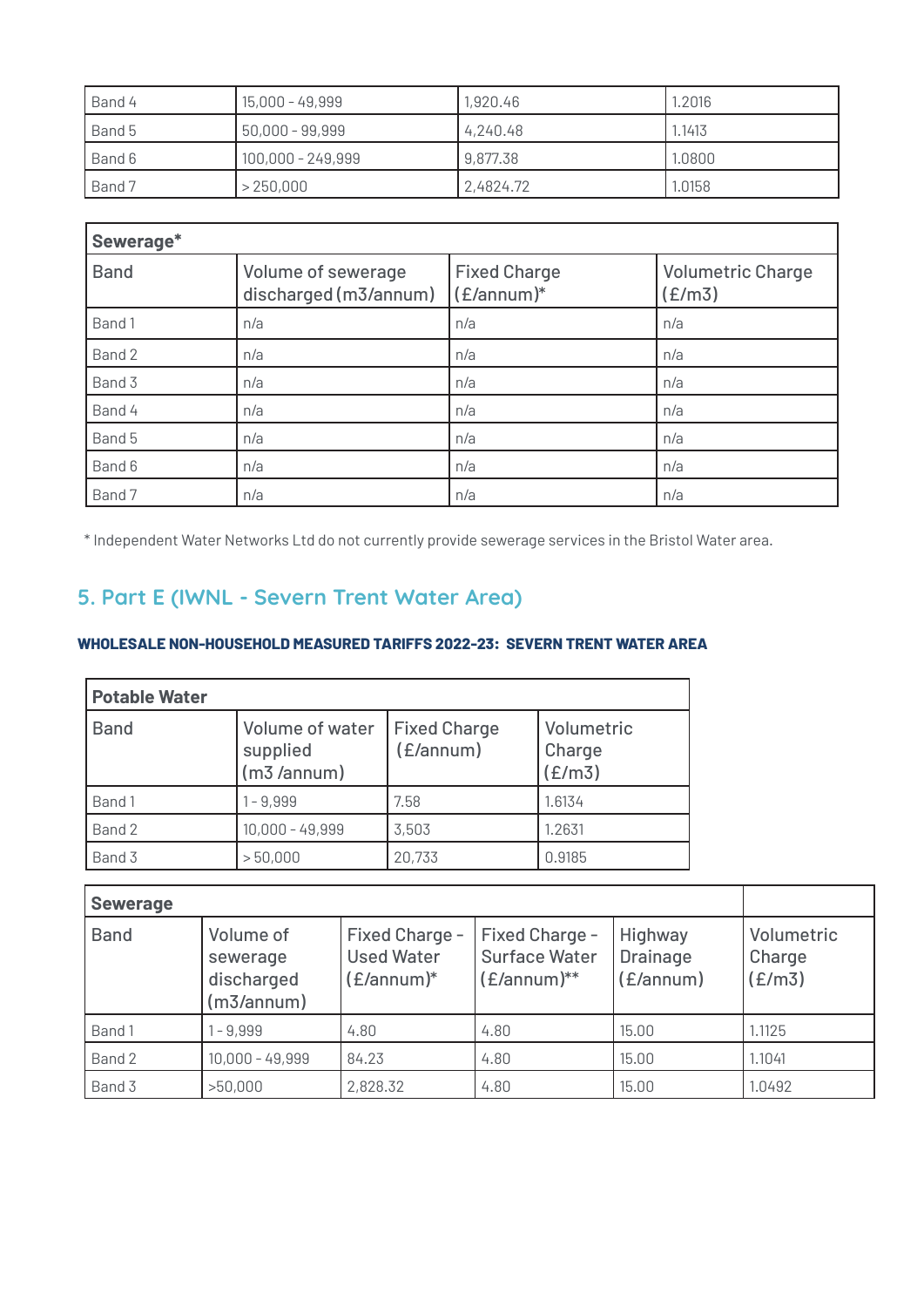\*Fixed Charges based on pipe size are in addition to the fixed charges in these tables.  $\mathrm{``Surface\,\,where}$  based on site area are in addition to the fixed charges in these tables.

| <b>Fixed charges based on meter size</b> |        |                            |                               |  |
|------------------------------------------|--------|----------------------------|-------------------------------|--|
| Meter Size (mm)                          | Water  | Waste Water (£/annum)      |                               |  |
|                                          |        | <b>Foul Water Drainage</b> | <b>Surface Water Drainage</b> |  |
| $15 - 21$                                | 11.48  | 0.00                       | 0.00                          |  |
| $20 - 21$                                | 11.48  | 0.00                       | 0.00                          |  |
| $22 - 27$                                | 11.48  | 0.00                       | 0.00                          |  |
| $28 - 34$                                | 11.48  | 0.00                       | 0.00                          |  |
| $35 - 41$                                | 14.76  | 0.00                       | 0.00                          |  |
| $42 - 49$                                | 36.64  | 0.00                       | 0.00                          |  |
| $50 - 53$                                | 42.28  | 0.00                       | 0.00                          |  |
| 54-64                                    | 42.28  | 0.00                       | 0.00                          |  |
| 65-79                                    | 42.28  | 0.00                       | 0.00                          |  |
| 80-99                                    | 53.82  | 0.00                       | 0.00                          |  |
| $100 - 124$                              | 56.71  | 0.00                       | 0.00                          |  |
| 125-149                                  | 56.71  | 0.00                       | 0.00                          |  |
| 150-199                                  | 99.00  | 0.00                       | 0.00                          |  |
| 200-249                                  | 108.77 | 0.00                       | 0.00                          |  |
| 250-299                                  | 117.36 | 0.00                       | 0.00                          |  |
| $300+$                                   | 123.96 | 0.00                       | 0.00                          |  |

| Surface water charges based on site area |                                                         |                                                   |                                             |  |
|------------------------------------------|---------------------------------------------------------|---------------------------------------------------|---------------------------------------------|--|
| <b>Band</b>                              | Chargeable area<br>in m2 (all figures<br>are inclusive) | <b>Surface Water Drainage</b><br>Charge (£/annum) | <b>Highway Drainage Charge</b><br>(E/annum) |  |
| Band 1                                   | Up to 20                                                | 8.76                                              | 0.00                                        |  |
| Band 2                                   | $21 - 99$                                               | 47.92                                             | 0.00                                        |  |
| Band 3                                   | $100 - 199$                                             | 96.07                                             | 0.00                                        |  |
| Band 4                                   | $200 - 299$                                             | 160.14                                            | 0.00                                        |  |
| Band 5                                   | $300 - 499$                                             | 256.33                                            | 0.00                                        |  |
| Band 6                                   | $500 - 749$                                             | 400.72                                            | 0.00                                        |  |
| Band 7                                   | $750 - 999$                                             | 561.12                                            | 0.00                                        |  |
| Band 8                                   | $1,000 - 1,499$                                         | 801.50                                            | 0.00                                        |  |
| Band 9                                   | $1,500 - 1,999$                                         | 1,121.66                                          | 0.00                                        |  |
| Band 10                                  | $2,000 - 3,999$                                         | 1,922.89                                          | 0.00                                        |  |
| Band 11                                  | $4,000 - 7,499$                                         | 3,685.94                                          | 0.00                                        |  |
| Band 12                                  | $7,500 - 9,999$                                         | 5,609.42                                          | 0.00                                        |  |
| Band 13                                  | $10,000 - 14,999$                                       | 8,013.40                                          | 0.00                                        |  |
| Band 14                                  | $15,000 - 19,999$                                       | 11,219.09                                         | 0.00                                        |  |
| Band 15                                  | $20,000 - 24,999$                                       | 14,424.69                                         | 0.00                                        |  |
| Band 16                                  | $25,000 - 29,999$                                       | 17,630.38                                         | 0.00                                        |  |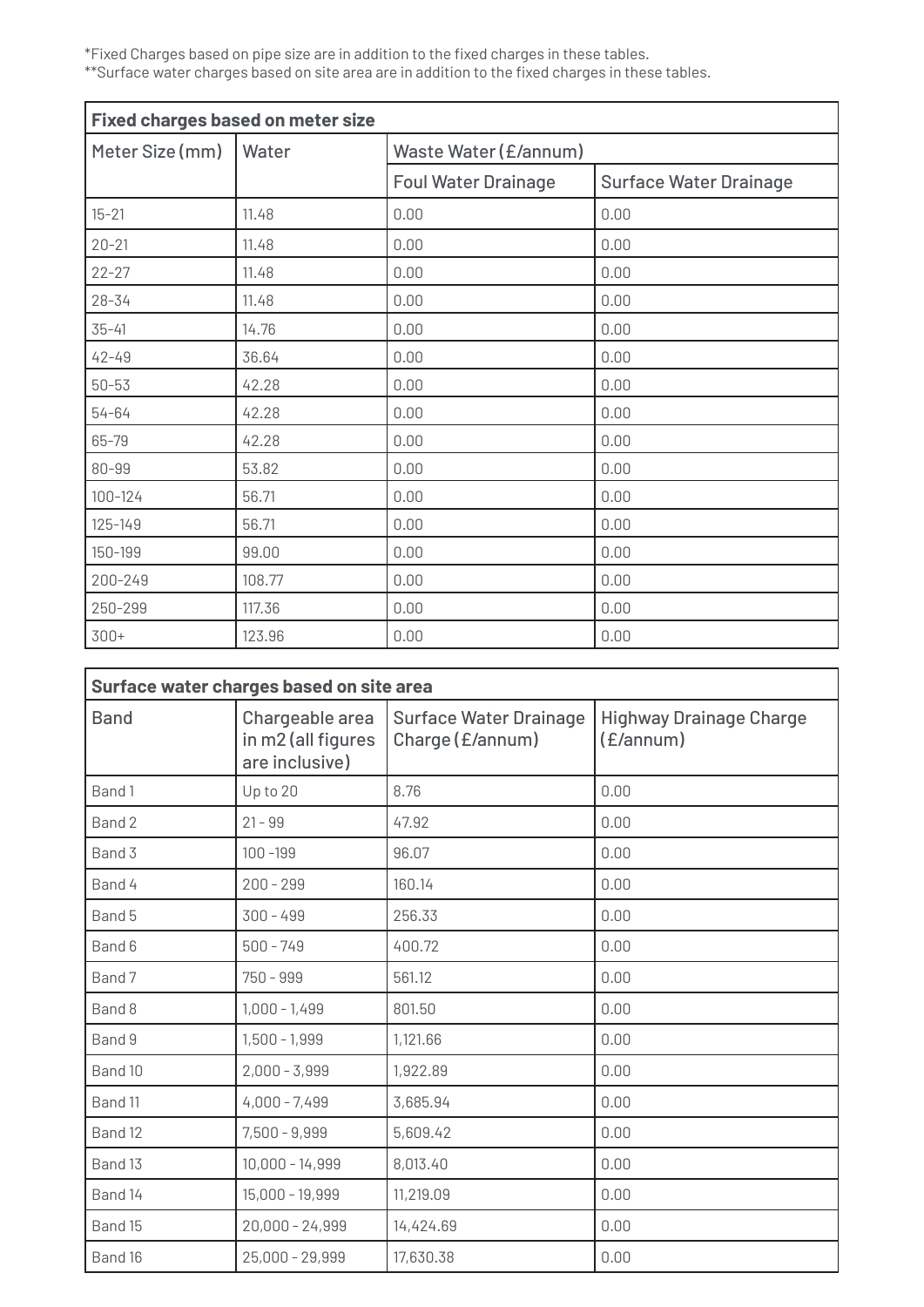| Band 17 | 30,000 - 34,999   | 20,835.87  | 0.00 |
|---------|-------------------|------------|------|
| Band 18 | 35,000 - 39,999   | 24,043.46  | 0.00 |
| Band 19 | $40,000 - 44,999$ | 27,251.06  | 0.00 |
| Band 20 | 45,000 - 49,999   | 30,458.77  | 0.00 |
| Band 21 | $50,000 - 99,999$ | 48,087.30  | 0.00 |
| Band 22 | Over 100,000      | 112,219.74 | 0.00 |

## **6. Part F (IWNL - Southern Water Area)**

#### **WHOLESALE NON-HOUSEHOLD MEASURED TARIFFS 2022-23: SOUTHERN WATER AREA**

| <b>Potable Water</b> |                                          |                                             |                                    |  |
|----------------------|------------------------------------------|---------------------------------------------|------------------------------------|--|
| <b>Band</b>          | Volume of water supplied<br>(m3 / annum) | <b>Fixed Charge</b><br>$(E/\text{annum})^*$ | <b>Volumetric Charge</b><br>(E/m3) |  |
| Band 1               | $1 - 999$                                | 23.00                                       | 1.4270                             |  |
| Band 2               | $1,000 - 4,999$                          | 101.00                                      | 1.5090                             |  |
| Band 3               | $5,000 - 19,999$                         | 580.00                                      | 1.3930                             |  |
| Band 4               | $20,000 - 49,999$                        | 2,140.00                                    | 1.3150                             |  |
| Band 5               | $50,000 - 99,999$                        | 2,140.00                                    | 1.3150                             |  |
| Band 6               | >100,000                                 | 17,940.00                                   | 1.1570                             |  |

| <b>Sewerage</b> |                                                   |                                                                                |                                                                 |                                |
|-----------------|---------------------------------------------------|--------------------------------------------------------------------------------|-----------------------------------------------------------------|--------------------------------|
| <b>Band</b>     | Volume of<br>sewerage<br>discharged<br>(m3/annum) | <b>Fixed Charge</b><br>- Foul Water<br><b>Drainage</b><br>$(E/\text{annum})^*$ | Fixed Charge -<br>Highway<br><b>Drainage</b><br>(£/meter/annum) | Volumetric<br>Charge<br>(E/m3) |
| Band 1          | $1 - 999$                                         | 0.00                                                                           | 10.44                                                           | 1.9760                         |
| Band 2          | $1,000 - 4,999$                                   | 0.00                                                                           | 10.44                                                           | 1.9760                         |
| Band 3          | $5,000 - 19,999$                                  | 0.00                                                                           | 10.44                                                           | 1.9760                         |
| Band 4          | $20,000 - 49,999$                                 | 0.00                                                                           | 10.44                                                           | 1.9760                         |
| Band 5          | $50,000 - 99,999$                                 | 0.00                                                                           | 10.44                                                           | 1.9760                         |
| Band 6          | >100,000                                          | 54,698.00                                                                      | 10.44                                                           | 1.4290                         |

| <b>Fixed charges based on meter size</b> |              |                                                             |        |  |
|------------------------------------------|--------------|-------------------------------------------------------------|--------|--|
| Meter Size (mm)                          | <b>Water</b> | Waste Water (£/annum)                                       |        |  |
|                                          |              | <b>Foul Water Drainage</b><br><b>Surface Water Drainage</b> |        |  |
| $15 - 19$                                | 0.00         | 0.00                                                        | 20.88  |  |
| $20 - 21$                                | 0.00         | 0.00                                                        | 83.52  |  |
| $22 - 27$                                | 0.00         | 0.00                                                        | 83.52  |  |
| $28 - 34$                                | 0.00         | 0.00                                                        | 167.04 |  |
| $35 - 41$                                | 0.00         | 0.00                                                        | 167.04 |  |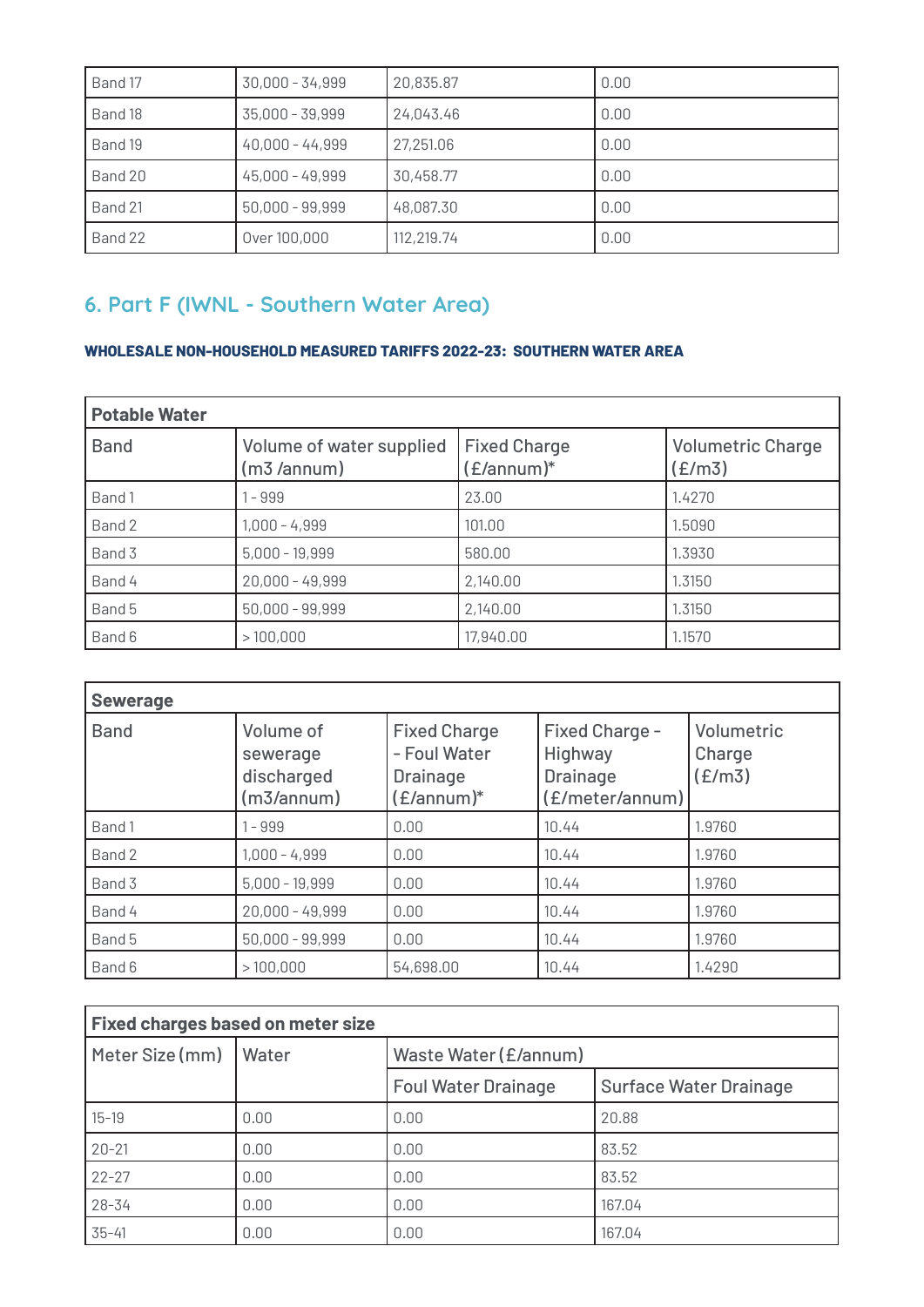| $42 - 49$   | 0.00 | 0.00 | 208.80   |
|-------------|------|------|----------|
| $50 - 53$   | 0.00 | 0.00 | 417.60   |
| 54-64       | 0.00 | 0.00 | 417.60   |
| 65-79       | 0.00 | 0.00 | 417.60   |
| 80-99       | 0.00 | 0.00 | 542.88   |
| $100 - 124$ | 0.00 | 0.00 | 1,378.08 |
| 125-149     | 0.00 | 0.00 | 1,378.08 |
| 150-199     | 0.00 | 0.00 | 1,378.08 |
| 200-249     | 0.00 | 0.00 | 1,378.08 |
| 250-299     | 0.00 | 0.00 | 1,378.08 |
| $300+$      | 0.00 | 0.00 | 1,378.08 |

\* Surface water drainage charges based on pipe size are in addition to the fixed charges in these tables.

## **7. Part G (IWNL - Thames Water Area)**

#### **WHOLESALE NON-HOUSEHOLD MEASURED TARIFFS 2022-23: THAMES WATER AREA**

| <b>Potable Water</b> |                                        |                                             |                                    |  |  |
|----------------------|----------------------------------------|---------------------------------------------|------------------------------------|--|--|
| <b>Band</b>          | Volume of water supplied<br>(m3/annum) | <b>Fixed Charge</b><br>$(E/\text{annum})^*$ | <b>Volumetric Charge</b><br>(E/m3) |  |  |
| Band 1               | 1-19,999                               | 0.00                                        | 1.5415                             |  |  |
| Band 2               | $20,000 - 49,999$                      | 2,620.00                                    | 1.4105                             |  |  |
| Band 3               | $50,000 - 99,999$                      | 15,340.00                                   | 1.1561                             |  |  |
| Band 4               | $100,000 - 249,999$                    | 15,340.00                                   | 1.1561                             |  |  |
| Band 5               | > 250,000                              | 73,140.00                                   | 0.9249                             |  |  |

| <b>Sewerage</b> |                                             |                                             |                                    |  |  |
|-----------------|---------------------------------------------|---------------------------------------------|------------------------------------|--|--|
| <b>Band</b>     | Volume of sewerage<br>discharged (m3/annum) | <b>Fixed Charge</b><br>$(E/\text{annum})^*$ | <b>Volumetric Charge</b><br>(E/m3) |  |  |
| Band 1          | 1 - 19,999                                  | 0.00                                        | 0.9488                             |  |  |
| Band 2          | $20,000 - 49,999$                           | 0.00                                        | 0.9488                             |  |  |
| Band 3          | $50,000 - 99,999$                           | 0.00                                        | 0.9488                             |  |  |
| Band 4          | 100,000 - 249,999                           | 0.00                                        | 0.7590                             |  |  |
| Band 5          | > 250,000                                   | 0.00                                        | 0.7590                             |  |  |

| <b>Fixed charges based on meter size</b> |                         |                             |  |  |
|------------------------------------------|-------------------------|-----------------------------|--|--|
| <b>Band</b>                              | Waste Water (£/annum)   |                             |  |  |
|                                          | Surface Water (£/annum) | Highways Drainage (£/annum) |  |  |
| $15 - 19$                                | 30.74                   | 17.84                       |  |  |
| $20 - 21$                                | 72.39                   | 50.15                       |  |  |
| $22 - 27$                                | 129.28                  | 89.80                       |  |  |
| $28 - 34$                                | 201.68                  | 139.96                      |  |  |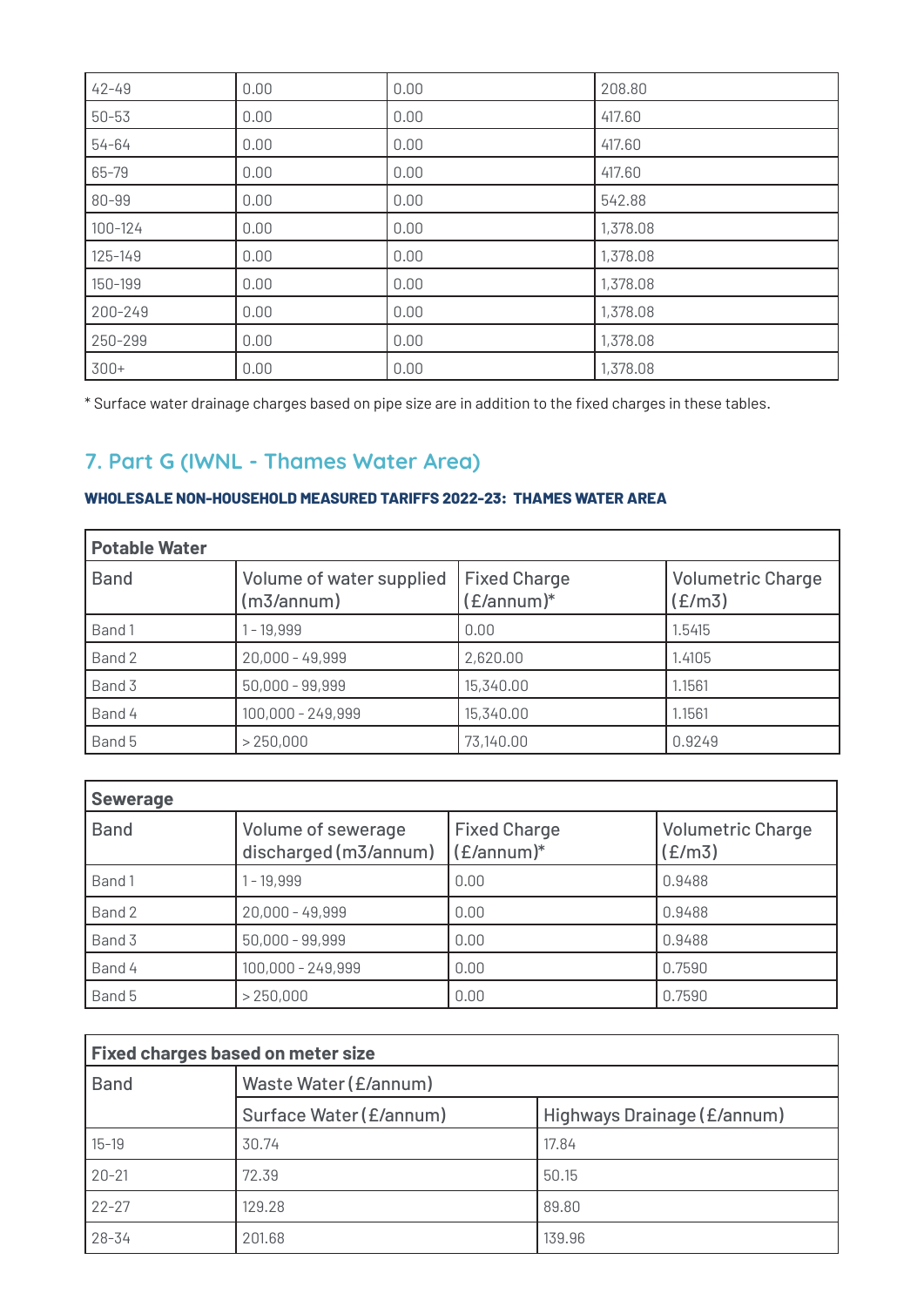| $35 - 41$ | 290.89    | 200.60    |
|-----------|-----------|-----------|
| $42 - 49$ | 290.89    | 200.60    |
| $50 - 53$ | 515.81    | 356.89    |
| 54-64     | 806.67    | 558.67    |
| 65-79     | 1,160.90  | 803.60    |
| 80-99     | 1,160.90  | 803.60    |
| 100-124   | 2,064.55  | 1,428.73  |
| 125-149   | 3,225.45  | 2,232.35  |
| 150-199   | 4,644.92  | 3,214.36  |
| 200-249   | 8,256.89  | 5,714.96  |
| 250-299   | 12,900.51 | 8,929.33  |
| $300+$    | 18,577.03 | 12,858.63 |

## **8. Part H (IWNL - South East Water Eastern Area)**

#### **WHOLESALE NON-HOUSEHOLD MEASURED TARIFFS 2022-23: SOUTH EAST WATER (EASTERN AREA)**

(Sewerage charges applicable to discharge within the Southern Water area)

| <b>Potable Water</b> |                                           |                                     |                                     |                                                    |  |
|----------------------|-------------------------------------------|-------------------------------------|-------------------------------------|----------------------------------------------------|--|
| <b>Band</b>          | Volume of water<br>consumed<br>(m3/annum) | <b>Standing Charge</b><br>(E/annum) | <b>Fixed Charge</b><br>$(E/annum)*$ | <b>Volumetric Block</b><br><b>Tariff</b><br>(E/m3) |  |
| Band 1               | 1 - 9,999                                 | 0.00                                | 0.00                                | 1.9151                                             |  |
| Band 2               | 10,000 - 149,999                          | 0.00                                | 0.00                                | 1.5423                                             |  |
| Band 3               | 150,000 - 249,999                         | 0.00                                | 0.00                                | 1.5087                                             |  |
| Band 4               | > 250,000                                 | 0.00                                | 0.00                                | 1.4743                                             |  |

| <b>Sewerage</b> |                                                   |                                                                                |                                                                 |                                |
|-----------------|---------------------------------------------------|--------------------------------------------------------------------------------|-----------------------------------------------------------------|--------------------------------|
| <b>Band</b>     | Volume of<br>sewerage<br>discharged<br>(m3/annum) | <b>Fixed Charge</b><br>- Foul Water<br><b>Drainage</b><br>$(E/\text{annum})^*$ | Fixed Charge -<br>Highway<br><b>Drainage</b><br>(£/meter/annum) | Volumetric<br>Charge<br>(E/m3) |
| Band 1          | $1 - 999$                                         | 0.00                                                                           | 10.44                                                           | 1.9760                         |
| Band 2          | $1,000 - 4,999$                                   | 0.00                                                                           | 10.44                                                           | 1.9760                         |
| Band 3          | $5,000 - 19,999$                                  | 0.00                                                                           | 10.44                                                           | 1.9760                         |
| Band 4          | $20,000 - 49,999$                                 | 0.00                                                                           | 10.44                                                           | 1.9760                         |
| Band 5          | $50,000 - 99,999$                                 | 0.00                                                                           | 10.44                                                           | 1.9760                         |
| Band 6          | >100,000                                          | 54,698.00                                                                      | 10.44                                                           | 1.4290                         |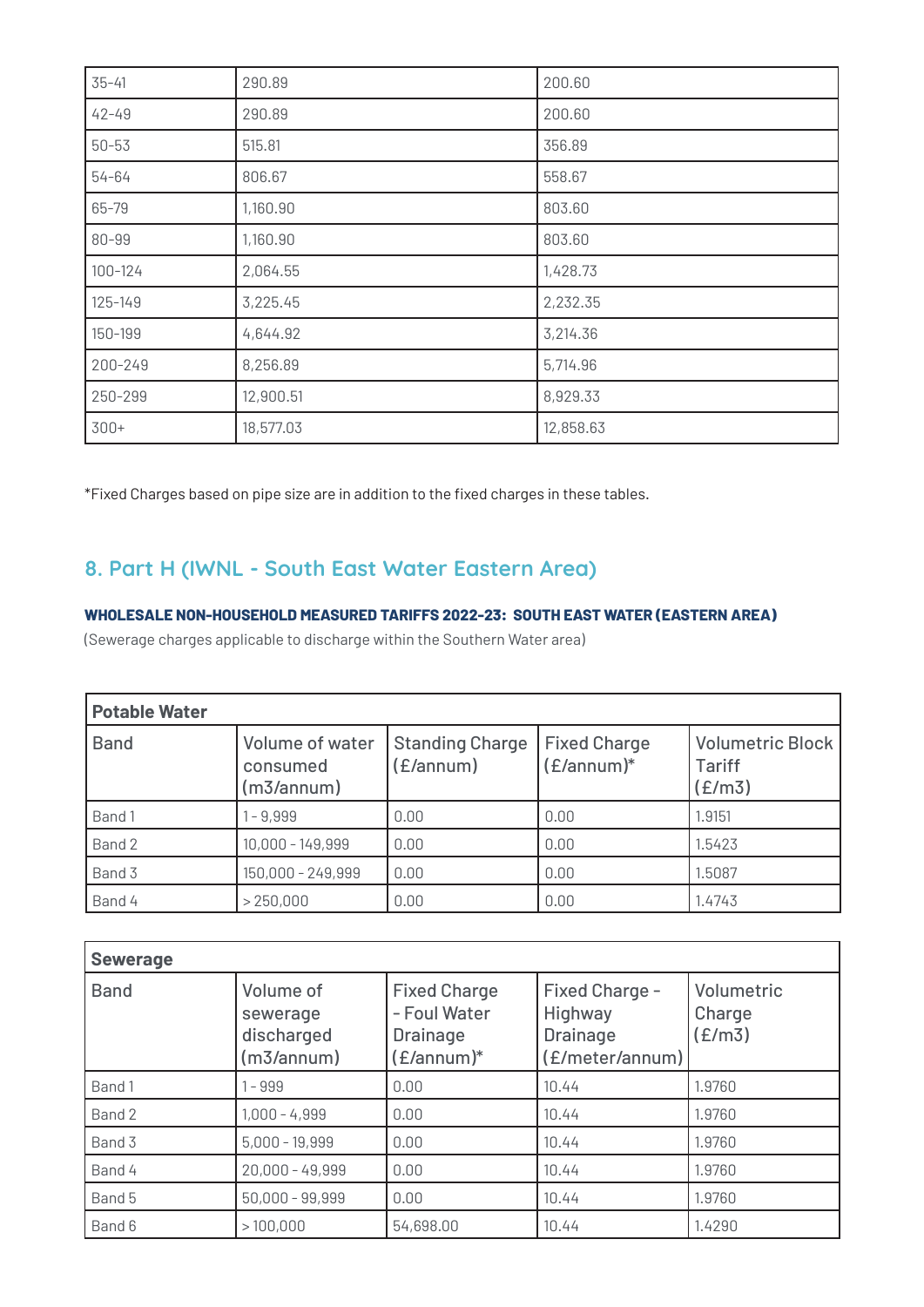| <b>Fixed charges based on meter size</b> |                       |                     |                                                            |                                                      |
|------------------------------------------|-----------------------|---------------------|------------------------------------------------------------|------------------------------------------------------|
| Meter Size (mm)                          | Water                 |                     | Waste Water (£/annum)                                      |                                                      |
|                                          | <b>6-Monthly Read</b> | <b>Monthly Read</b> | <b>Foul Water</b><br><b>Drainage</b><br>$(E/\text{annum})$ | <b>Surface Water</b><br><b>Drainage</b><br>(£/annum) |
| $15 - 19$                                | 6.64                  | 6.64                | 0.00                                                       | 20.88                                                |
| $20 - 21$                                | 22.10                 | 22.10               | 0.00                                                       | 83.52                                                |
| $22 - 27$                                | 30.02                 | 30.02               | 0.00                                                       | 83.52                                                |
| $28 - 34$                                | 45.96                 | 45.96               | 0.00                                                       | 167.04                                               |
| $35 - 41$                                | 57.20                 | 57.20               | 0.00                                                       | 167.04                                               |
| $42 - 49$                                | 57.20                 | 57.20               | 0.00                                                       | 208.80                                               |
| $50 - 53$                                | 70.90                 | 70.90               | 0.00                                                       | 417.60                                               |
| 54-64                                    | 70.90                 | 70.90               | 0.00                                                       | 417.60                                               |
| 65-79                                    | 78.81                 | 78.81               | 0.00                                                       | 417.60                                               |
| 80-99                                    | 97.71                 | 97.71               | 0.00                                                       | 542.88                                               |
| $100 - 124$                              | 140.58                | 140.58              | 0.00                                                       | 1,378.08                                             |
| 125-149                                  | 204.57                | 204.57              | 0.00                                                       | 1,378.08                                             |
| 150-199                                  | 204.57                | 204.57              | 0.00                                                       | 1,378.08                                             |
| 200-249                                  | 204.57                | 204.57              | 0.00                                                       | 1,378.08                                             |
| 250-299                                  | 204.57                | 204.57              | 0.00                                                       | 1,378.08                                             |
| $300+$                                   | 248.06                | 248.06              | 0.00                                                       | 1,378.08                                             |

## **9. Part I (IWNL - Northumbrian Water Area)**

#### **WHOLESALE NON-HOUSEHOLD MEASURED TARIFFS 2022-23: NORTHUMBRIAN WATER AREA**

| <b>Potable Water</b> |                                                   |                                             |                                    |  |  |
|----------------------|---------------------------------------------------|---------------------------------------------|------------------------------------|--|--|
| <b>Band</b>          | Volume of water supplied<br>$(m3 / \text{annum})$ | <b>Fixed Charge</b><br>$(E/\text{annum})^*$ | <b>Volumetric Charge</b><br>(E/m3) |  |  |
| Band 1               | 1-19,999                                          | 0.00                                        | 1.1696                             |  |  |
| Band 2               | $20,000 - 49,999$                                 | 1,169.60                                    | 1.1112                             |  |  |
| Band 3               | $50,000 - 174,999$                                | 6,432.80                                    | 1.0058                             |  |  |
| Band 4               | >175,000                                          | 39,181.60                                   | 0.8188                             |  |  |

| Sewerage**  |                                                              |                     |                             |  |  |
|-------------|--------------------------------------------------------------|---------------------|-----------------------------|--|--|
| <b>Band</b> | Volume of sewerage<br>discharged (m3/annum) $  (E/annum)^* $ | <b>Fixed Charge</b> | Volumetric Charge<br>(E/m3) |  |  |
| Band 1      | $0 - 19,999$                                                 | 0.00                | 1.1697                      |  |  |
| Band 2      | >20,000                                                      | 1,750.00            | 1.1346                      |  |  |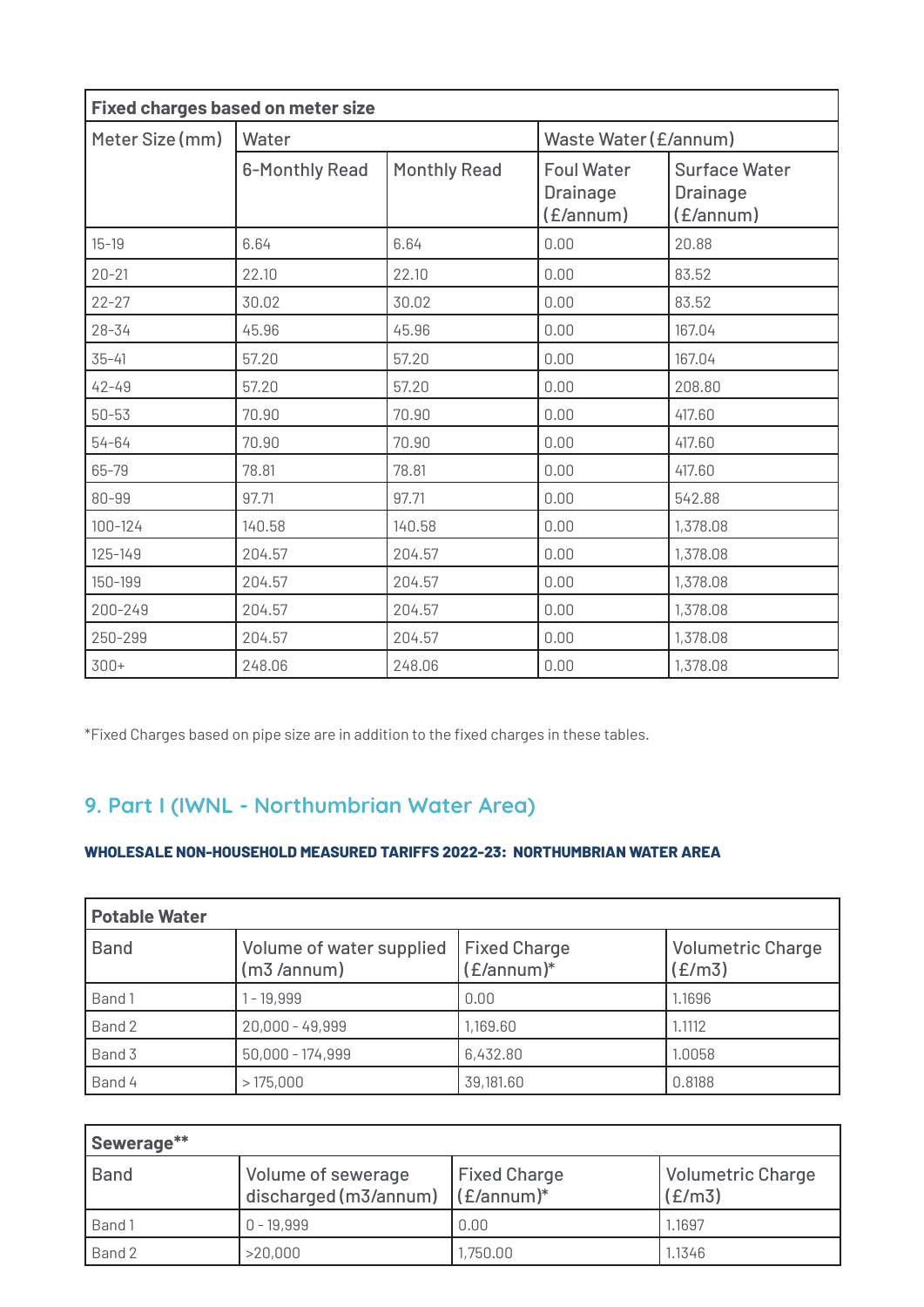| <b>Fixed charges based on meter size</b> |        |                            |                               |  |
|------------------------------------------|--------|----------------------------|-------------------------------|--|
| Meter Size (mm)                          | Water  | Waste Water (£/annum)      |                               |  |
|                                          |        | <b>Foul Water Drainage</b> | <b>Surface Water Drainage</b> |  |
| $15 - 21$                                | 21.10  | 0.00                       | 0.00                          |  |
| $20 - 21$                                | 21.10  | 0.00                       | 0.00                          |  |
| $22 - 27$                                | 21.10  | 0.00                       | 0.00                          |  |
| $28 - 34$                                | 35.20  | 0.00                       | 0.00                          |  |
| $35 - 41$                                | 52.80  | 0.00                       | 0.00                          |  |
| $42 - 49$                                | 70.33  | 0.00                       | 0.00                          |  |
| $50 - 53$                                | 175.83 | 0.00                       | 0.00                          |  |
| 54-64                                    | 175.83 | 0.00                       | 0.00                          |  |
| 65-79                                    | 527.50 | 0.00                       | 0.00                          |  |
| 80-99                                    | 527.50 | 0.00                       | 0.00                          |  |
| $100 - 124$                              | 527.50 | 0.00                       | 0.00                          |  |
| 125-149                                  | 527.50 | 0.00                       | 0.00                          |  |
| 150-199                                  | 527.50 | 0.00                       | 0.00                          |  |
| 200-249                                  | 527.50 | 0.00                       | 0.00                          |  |
| 250-299                                  | 527.50 | 0.00                       | 0.00                          |  |
| $300+$                                   | 527.50 | 0.00                       | 0.00                          |  |

\*\* Independent Water Networks Ltd do not currently provide sewerage services in the Northumbrian Water

## **10. Part J (IWNL - Northumbrian Water Essex & Suffolk Area)**

#### **WHOLESALE NON-HOUSEHOLD MEASURED TARIFFS 2022-23: NORTHUMBRIAN ESSEX & SUFFOLK WATER AREA**

(Sewerage charges applicable to discharge within the Anglian Water area)

| <b>Potable Water</b> |                                                   |                                             |                                    |  |  |
|----------------------|---------------------------------------------------|---------------------------------------------|------------------------------------|--|--|
| <b>Band</b>          | Volume of water supplied<br>$(m3 / \text{annum})$ | <b>Fixed Charge</b><br>$(E/\text{annum})^*$ | <b>Volumetric Charge</b><br>(E/m3) |  |  |
| Band 1               | 1 – 19,999                                        | 0.00                                        | 1.4772                             |  |  |
| Band 2               | $20,000 - 49,999$                                 | 1,474.60                                    | 1.4033                             |  |  |
| Band 3               | $50,000 - 174,999$                                | 7,383.95                                    | l.2852                             |  |  |
| Band 4               | >175,000                                          | 28,068.50                                   | l.1670                             |  |  |

| <b>Sewerage</b> |                                                   |                                |                                                  |                                                                |                                                        |
|-----------------|---------------------------------------------------|--------------------------------|--------------------------------------------------|----------------------------------------------------------------|--------------------------------------------------------|
| <b>Band</b>     | Volume of<br>sewerage<br>discharged<br>(m3/annum) | Volumetric<br>Charge<br>(E/m3) | <b>Fixed Charge</b><br>- Foul Water<br>(E/annum) | <b>Fixed Charge</b><br>Highway<br><b>Drainage</b><br>(E/annum) | <b>Fixed Charge</b><br>- Surface<br>Water<br>(E/annum) |
| Band 1          | $-499$                                            | 1.6975                         | 5.25                                             | 21.00                                                          | 39.00                                                  |
| Band 2          | $500 - 4,999$                                     | .6500                          | 27.00                                            | 21.00                                                          | 56.00                                                  |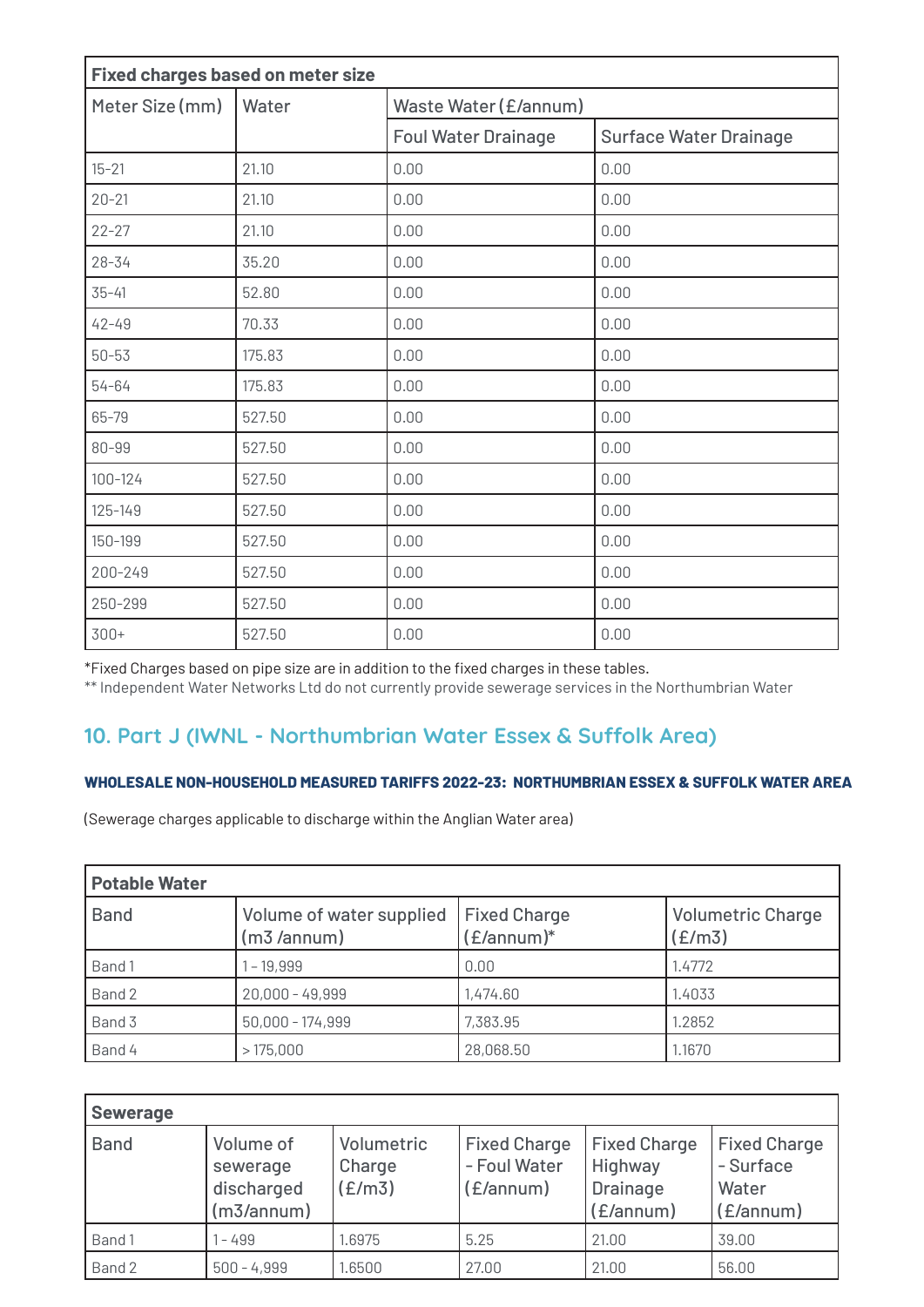| <b>Band 3</b> | $5,000 - 24,999$ | 1.6040        | 234.00   | 21.00 | 140.00   |
|---------------|------------------|---------------|----------|-------|----------|
| Band 4        | 20,000           | <b>1.5557</b> | 1,321.00 | 21.00 | 1,350.00 |

| <b>Fixed charges based on meter size</b> |        |                            |                               |  |
|------------------------------------------|--------|----------------------------|-------------------------------|--|
| Meter Size (mm)                          | Water  | Waste Water (£/annum)      |                               |  |
|                                          |        | <b>Foul Water Drainage</b> | <b>Surface Water Drainage</b> |  |
| $15 - 21$                                | 21.10  | 0.00                       | 0.00                          |  |
| $20 - 21$                                | 21.10  | 0.00                       | 0.00                          |  |
| $22 - 27$                                | 21.10  | 0.00                       | 0.00                          |  |
| $28 - 34$                                | 35.20  | 0.00                       | 0.00                          |  |
| $35 - 41$                                | 52.80  | 0.00                       | 0.00                          |  |
| $42 - 49$                                | 70.33  | 0.00                       | 0.00                          |  |
| $50 - 53$                                | 175.83 | 0.00                       | 0.00                          |  |
| 54-64                                    | 175.83 | 0.00                       | 0.00                          |  |
| 65-79                                    | 527.50 | 0.00                       | 0.00                          |  |
| 80-99                                    | 527.50 | 0.00                       | 0.00                          |  |
| $100 - 124$                              | 527.50 | 0.00                       | 0.00                          |  |
| 125-149                                  | 527.50 | 0.00                       | 0.00                          |  |
| 150-199                                  | 527.50 | 0.00                       | 0.00                          |  |
| 200-249                                  | 527.50 | 0.00                       | 0.00                          |  |
| 250-299                                  | 527.50 | 0.00                       | 0.00                          |  |
| $300+$                                   | 527.50 | 0.00                       | 0.00                          |  |

## **11. Part K (IWNL - Yorkshire Water Area)**

#### **WHOLESALE NON-HOUSEHOLD MEASURED TARIFFS 2022-23: YORKSHIRE WATER AREA**

| <b>Potable Water</b> |                                                   |                                   |                                                            |  |  |
|----------------------|---------------------------------------------------|-----------------------------------|------------------------------------------------------------|--|--|
| <b>Band</b>          | Volume of water supplied<br>$(m3 / \text{annum})$ | <b>Fixed Charge</b><br>(£/annum)* | <b>Volumetric Falling</b><br><b>Block Charge</b><br>(E/m3) |  |  |
| Band 1               | 1 – 50,000                                        | 0.00                              | 1.4623                                                     |  |  |
| Band 2               | $50,001 - 250,000$                                | 0.00                              | 0.9338                                                     |  |  |
| Band 3               | > 250,000                                         | 0.00                              | 0.7882                                                     |  |  |

| Sewerage**  |                                                                                 |                     |                                    |  |
|-------------|---------------------------------------------------------------------------------|---------------------|------------------------------------|--|
| <b>Band</b> | Volume of sewerage<br>discharged (m3/annum) $\left  (E/\text{annum})^* \right $ | <b>Fixed Charge</b> | <b>Volumetric Charge</b><br>(E/m3) |  |
| Band 1      | $-50.000$                                                                       | n/a                 | 1.7819                             |  |
| Band 2      | $50,001 - 250,000$                                                              | n/a                 | 1.4402                             |  |
| Band 3      | > 250,000                                                                       | n/a                 | 1.3146                             |  |

\*\* Independent Water Networks Ltd do not currently provide sewerage services in the Yorkshire Water area.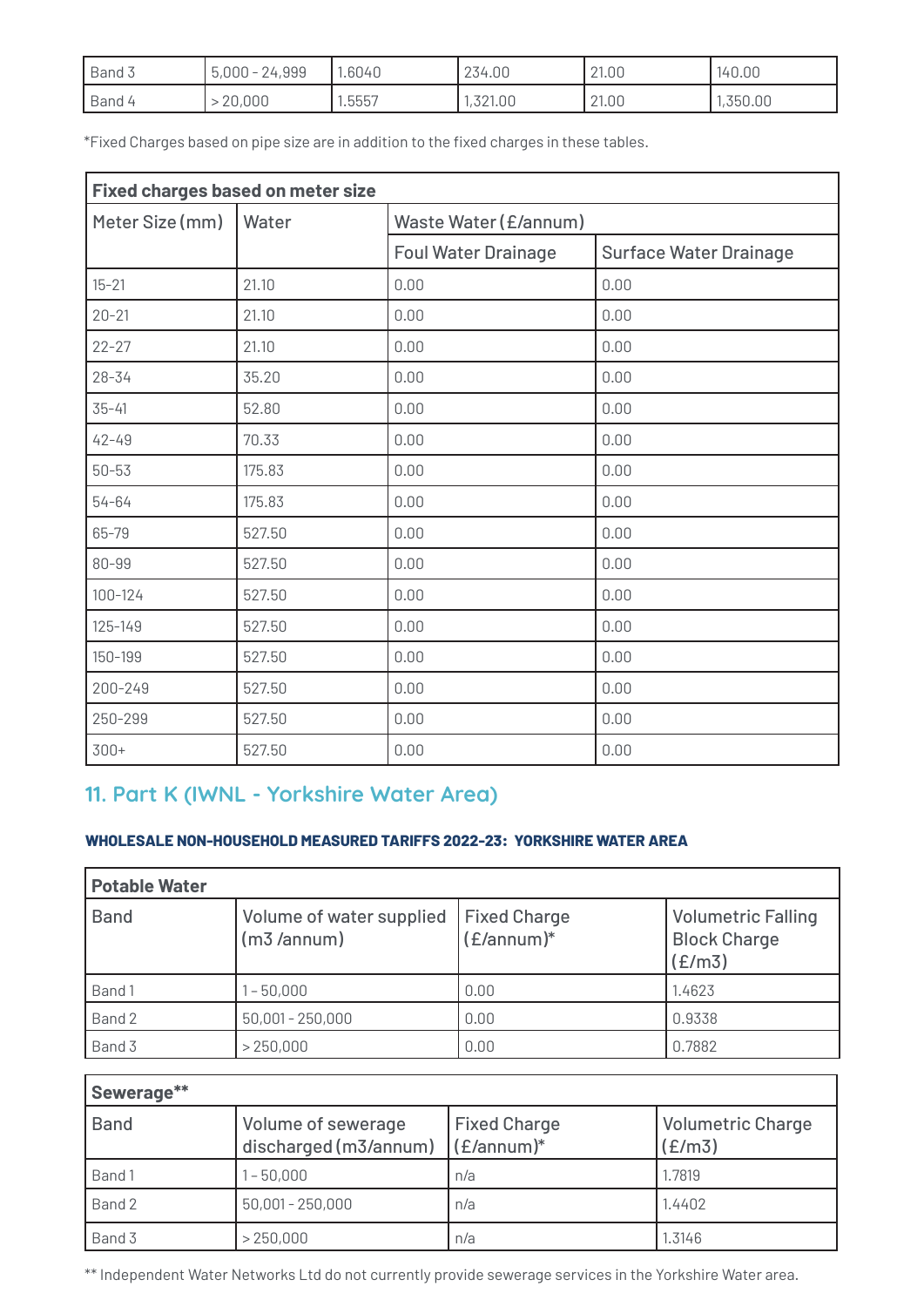## **12. Part L (IWNL - Cambridge Water Area)**

| <b>Potable Water</b> |                                                   |                                             |                                    |  |
|----------------------|---------------------------------------------------|---------------------------------------------|------------------------------------|--|
| <b>Band</b>          | Volume of water supplied<br>$(m3 / \text{annum})$ | <b>Fixed Charge</b><br>$(E/\text{annum})^*$ | <b>Volumetric Charge</b><br>(E/m3) |  |
| Band 1               | 1 – 19,999                                        | 0.00                                        | 0.9172                             |  |
| Band 2               | $20,000 - 49,999$                                 | 0.00                                        | 0.9172                             |  |
| Band 3               | $50,000 - 149,999$                                | 0.00                                        | 0.9172                             |  |
| Band 4               | >150,000                                          | 0.00                                        | 0.7249                             |  |

#### **WHOLESALE NON-HOUSEHOLD MEASURED TARIFFS 2022-23: CAMBRIDGE WATER AREA**

| <b>Fixed charges based on meter size</b> |        |  |
|------------------------------------------|--------|--|
| Meter Size (mm)                          | Water  |  |
| $15 - 21$                                | 23.06  |  |
| $20 - 21$                                | 23.06  |  |
| $22 - 27$                                | 23.06  |  |
| $28 - 34$                                | 23.06  |  |
| $35 - 41$                                | 23.06  |  |
| $42 - 49$                                | 23.06  |  |
| $50 - 53$                                | 126.33 |  |
| 54-64                                    | 126.33 |  |
| 65-79                                    | 126.33 |  |
| 80-99                                    | 136.97 |  |
| $100 - 124$                              | 172.25 |  |
| 125-149                                  | 172.25 |  |
| 150-199                                  | 172.25 |  |
| 200-249                                  | 172.25 |  |
| 250-299                                  | 172.25 |  |
| 300+                                     | 172.25 |  |

\*\* Independent Water Networks Ltd do not currently provide sewerage services in the Cambridge Water area.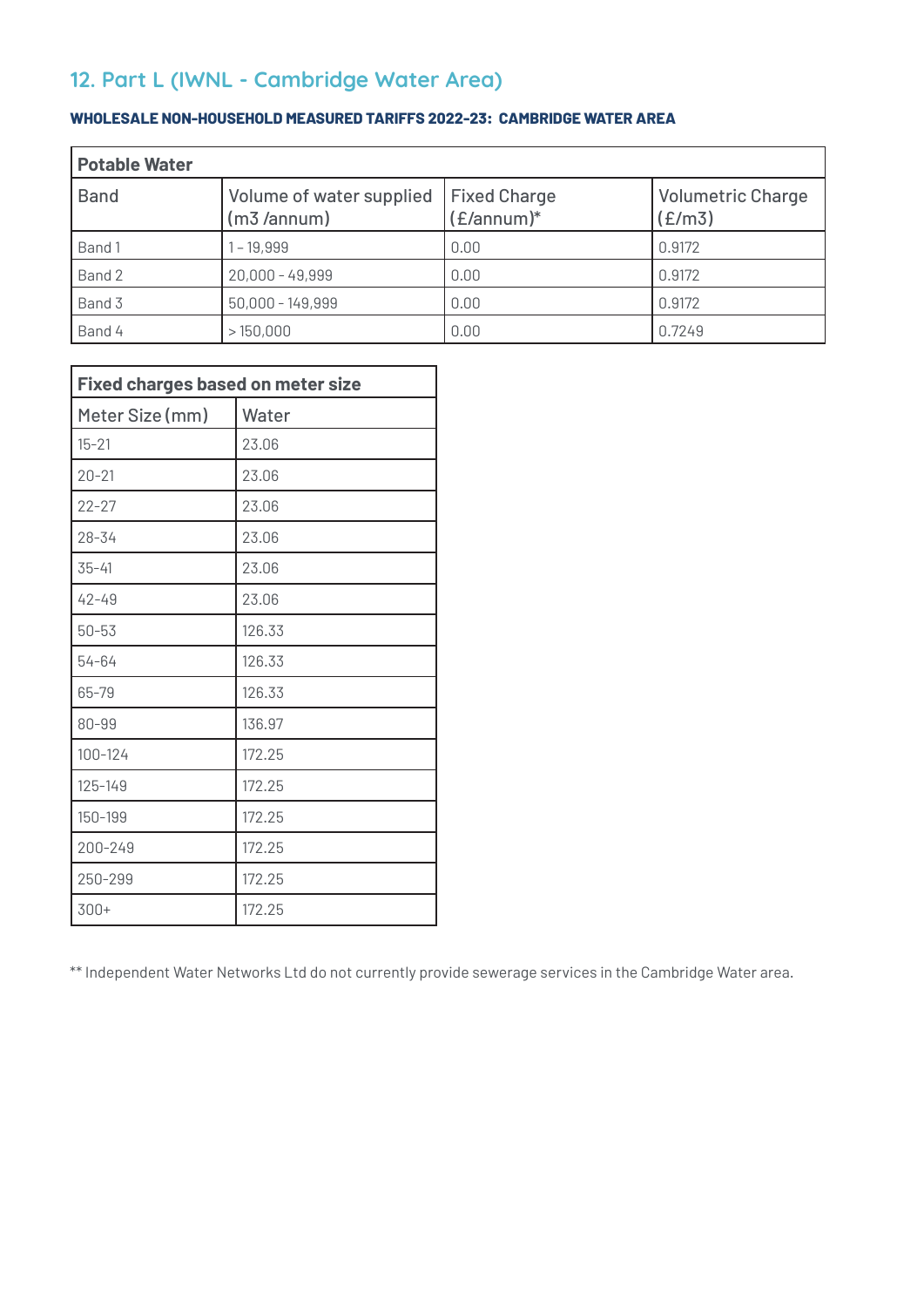## **13. Part M (IWNL - Portsmouth Water Area)**

#### **WHOLESALE NON-HOUSEHOLD MEASURED TARIFFS 2022-23: PORTSMOUTH WATER AREA**

(Sewerage charges applicable to discharge within the Southern Water area)

| <b>Potable Water</b> |                                                                  |                      |                                    |
|----------------------|------------------------------------------------------------------|----------------------|------------------------------------|
| <b>Band</b>          | Volume of water supplied   Fixed Charge<br>$(m3 / \text{annum})$ | $(E/\text{annum})^*$ | <b>Volumetric Charge</b><br>(E/m3) |
| Band 1               | $1 - 9.999$                                                      | 0.00                 | 0.7811                             |
| Band 2               | $10,000 - 49,999$                                                | 230.43               | 0.7585                             |
| Band 3               | >50,000                                                          | 5,604.65             | 0.6460                             |

| <b>Sewerage</b> |                                                   |                                                                                |                                                                 |                                |
|-----------------|---------------------------------------------------|--------------------------------------------------------------------------------|-----------------------------------------------------------------|--------------------------------|
| <b>Band</b>     | Volume of<br>sewerage<br>discharged<br>(m3/annum) | <b>Fixed Charge</b><br>- Foul Water<br><b>Drainage</b><br>$(E/\text{annum})^*$ | Fixed Charge -<br>Highway<br><b>Drainage</b><br>(£/meter/annum) | Volumetric<br>Charge<br>(E/m3) |
| Band 1          | $1 - 999$                                         | 0.00                                                                           | 10.44                                                           | 1.9760                         |
| Band 2          | $1,000 - 4,999$                                   | 0.00                                                                           | 10.44                                                           | 1.9760                         |
| Band 3          | $5,000 - 19,999$                                  | 0.00                                                                           | 10.44                                                           | 1.9760                         |
| Band 4          | $20,000 - 49,999$                                 | 0.00                                                                           | 10.44                                                           | 1.9760                         |
| Band 5          | $50,000 - 99,999$                                 | 0.00                                                                           | 10.44                                                           | 1.9760                         |
| Band 6          | >100,000                                          | 54,698.00                                                                      | 10.44                                                           | 1.4290                         |

| <b>Fixed charges based on meter size</b> |          |                                         |                                                     |
|------------------------------------------|----------|-----------------------------------------|-----------------------------------------------------|
| Meter Size (mm)                          | Water    | Waste Water (£/annum)                   |                                                     |
|                                          |          | <b>Foul Water Drainage</b><br>(£/annum) | <b>Surface Water Drainage</b><br>$(E/\text{annum})$ |
| $15 - 19$                                | 9.38     | 0.00                                    | 20.88                                               |
| $20 - 21$                                | 14.22    | 0.00                                    | 83.52                                               |
| $22 - 27$                                | 14.22    | 0.00                                    | 83.52                                               |
| $28 - 34$                                | 71.63    | 0.00                                    | 167.04                                              |
| $35 - 41$                                | 71.63    | 0.00                                    | 167.04                                              |
| $42 - 49$                                | 156.90   | 0.00                                    | 208.80                                              |
| $50 - 53$                                | 199.79   | 0.00                                    | 417.60                                              |
| 54-64                                    | 199.79   | 0.00                                    | 417.60                                              |
| 65-79                                    | 199.79   | 0.00                                    | 417.60                                              |
| 80-99                                    | 295.66   | 0.00                                    | 542.88                                              |
| $100 - 124$                              | 752.04   | 0.00                                    | 1,378.08                                            |
| 125-149                                  | 752.04   | 0.00                                    | 1,378.08                                            |
| 150-199                                  | 1,676.21 | 0.00                                    | 1,378.08                                            |
| 200-249                                  | 2,777.31 | 0.00                                    | 1,378.08                                            |
| 250-299                                  | 2,777.31 | 0.00                                    | 1,378.08                                            |
| $300+$                                   | 6,662.43 | 0.00                                    | 1,378.08                                            |

\*Fixed Charges based on pipe size are in addition to the fixed charges in these tables.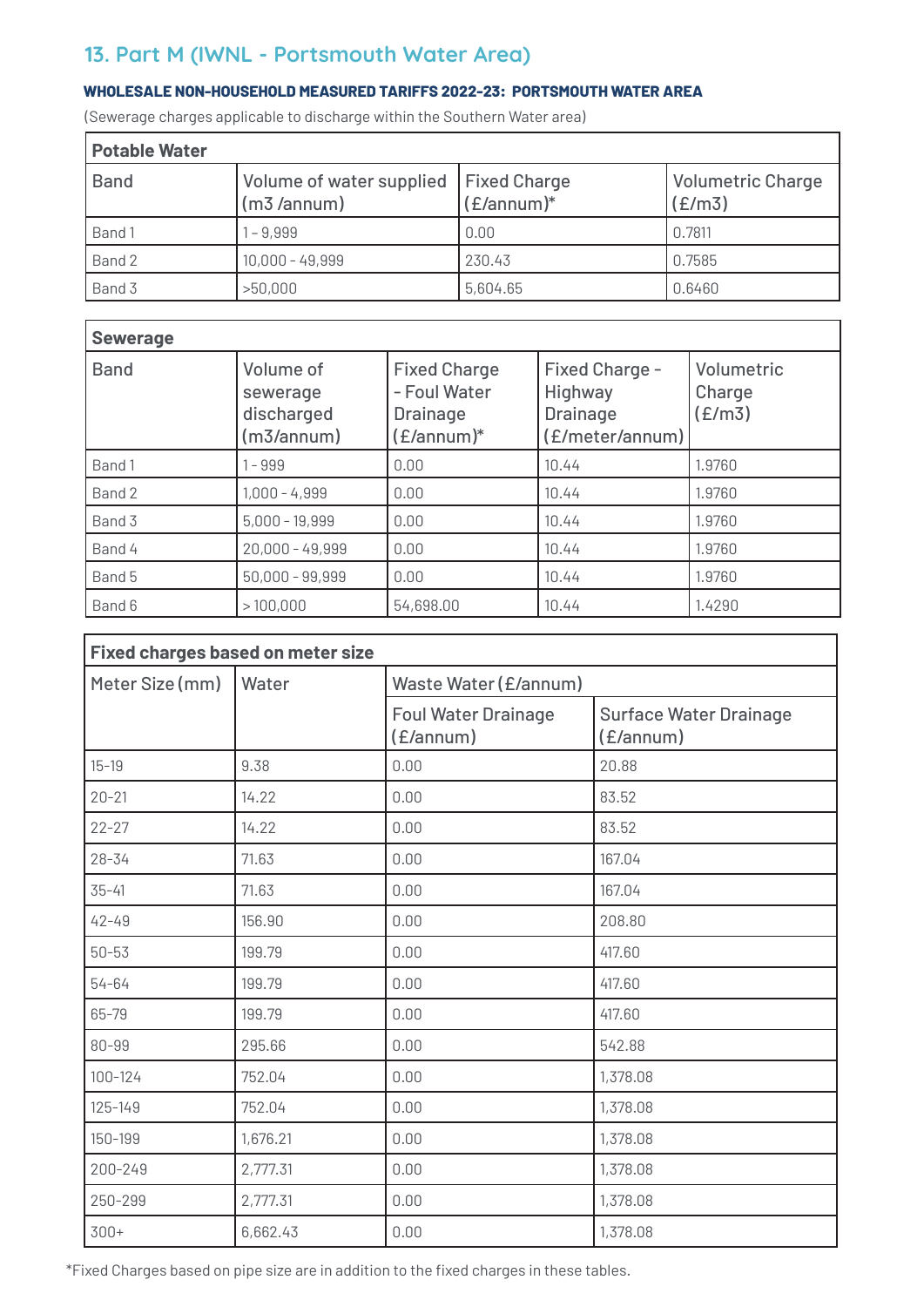## **14. Part N (IWNL - South Staffs Water Area)**

#### **WHOLESALE NON-HOUSEHOLD MEASURED TARIFFS 2022-23: SOUTH STAFFS WATER AREA**

(Sewerage charges applicable to discharge within the Severn Trent Water area)

| <b>Potable Water</b> |                                                                  |            |                                    |  |
|----------------------|------------------------------------------------------------------|------------|------------------------------------|--|
| <b>Band</b>          | Volume of water supplied   Fixed Charge<br>$(m3 / \text{annum})$ | (£/annum)* | <b>Volumetric Charge</b><br>(E/m3) |  |
| Band 1               | 1 – 49,999                                                       | 0.00       | 1.1383                             |  |
| Band 2               | $50,000 - 99,999$                                                | 2,295.26   | 1.0756                             |  |

| <b>Sewerage</b> |                                                   |                                            |                                                     |                                                                      |                                         |
|-----------------|---------------------------------------------------|--------------------------------------------|-----------------------------------------------------|----------------------------------------------------------------------|-----------------------------------------|
| <b>Band</b>     | Volume of<br>sewerage<br>discharged<br>(m3/annum) | Volume of<br>water<br>discharged<br>(E/m3) | <b>Fixed Charge</b><br>- Used Water<br>$(E/annum)*$ | <b>Fixed Charge</b><br>- Surface<br>Water<br>$(E/\text{annum})^{**}$ | Highway<br><b>Drainage</b><br>(E/annum) |
| Band 1          | $-4,999$                                          | 1.1125                                     | 4.80                                                | 4.80                                                                 | 15.00                                   |
| Band 2          | $5,000 - 9,999$                                   | 1.1125                                     | 4.80                                                | 4.80                                                                 | 15.00                                   |
| Band 3          | $10,000 - 49,999$                                 | 1.1041                                     | 84.23                                               | 4.80                                                                 | 15.00                                   |
| Band 4          | >50,000                                           | 1.0492                                     | 2,828.32                                            | 4.80                                                                 | 15.00                                   |

| <b>Fixed charges based on meter size</b> |          |                                         |                                            |
|------------------------------------------|----------|-----------------------------------------|--------------------------------------------|
| Meter Size (mm)                          | Water    | Waste Water**                           |                                            |
|                                          |          | <b>Foul Water Drainage</b><br>(£/annum) | <b>Surface Water Drainage</b><br>(£/annum) |
| $15 - 19$                                | 23.06    | 0.00                                    | 0.00                                       |
| $20 - 21$                                | 23.06    | 0.00                                    | 0.00                                       |
| $22 - 27$                                | 23.06    | 0.00                                    | 0.00                                       |
| $28 - 34$                                | 23.06    | 0.00                                    | 0.00                                       |
| $35 - 41$                                | 23.06    | 0.00                                    | 0.00                                       |
| $42 - 49$                                | 23.06    | 0.00                                    | 0.00                                       |
| $50 - 53$                                | 23.06    | 0.00                                    | 0.00                                       |
| 54-64                                    | 126.33   | 0.00                                    | 0.00                                       |
| 65-79                                    | 126.33   | 0.00                                    | 0.00                                       |
| 80-99                                    | 136.97   | 0.00                                    | 0.00                                       |
| $100 - 124$                              | 172.25   | 0.00                                    | 0.00                                       |
| $125 - 149$                              | 172.25   | 0.00                                    | 0.00                                       |
| 150-199                                  | 172.25   | 0.00                                    | 0.00                                       |
| 200-249                                  | 172.25   | 0.00                                    | 0.00                                       |
| 250-299                                  | 3,091.49 | 0.00                                    | 0.00                                       |
| $300+$                                   | 3,091.49 | 0.00                                    | 0.00                                       |

\*Fixed Charges based on pipe size are in addition to the fixed charges in these tables.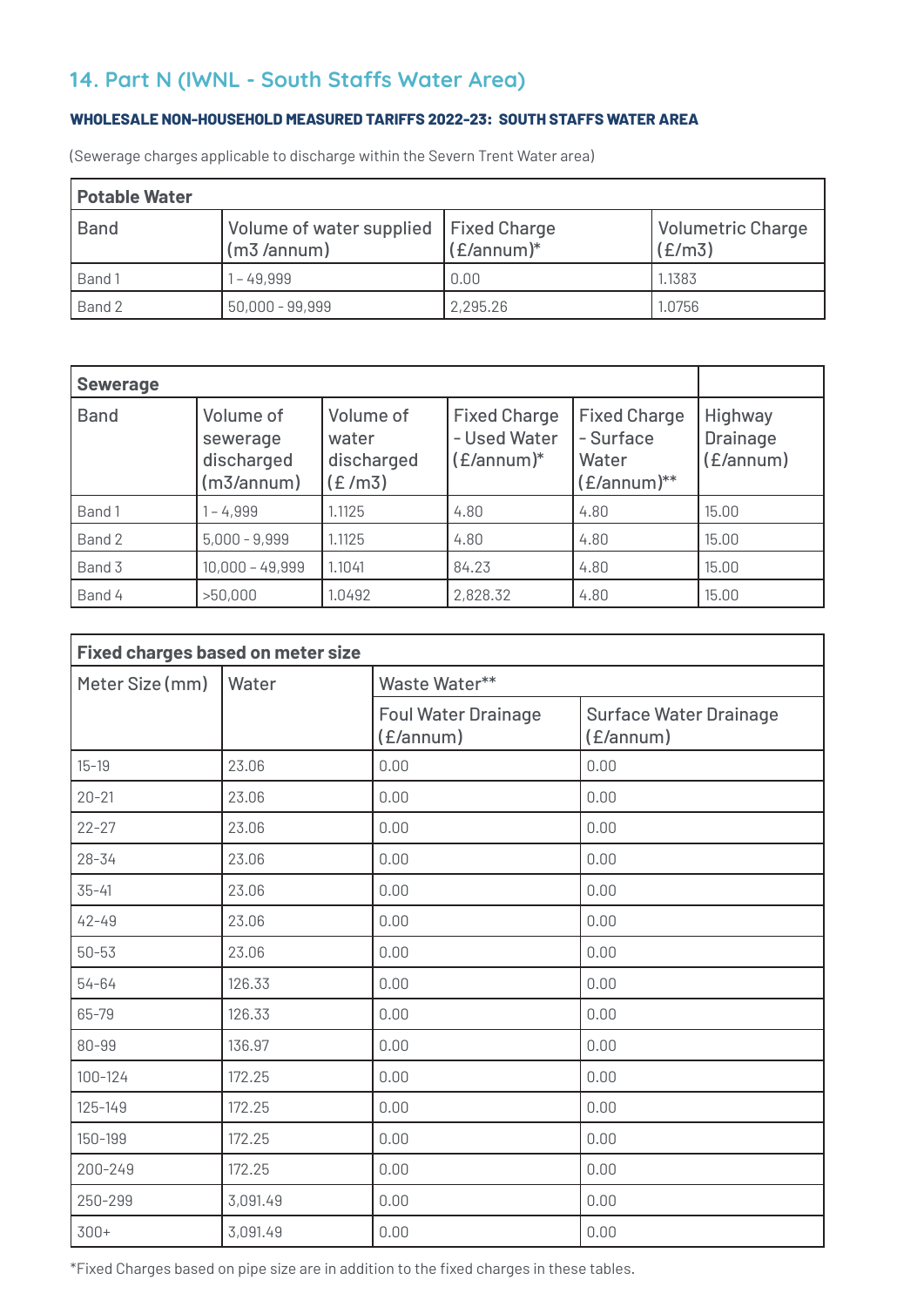| Surface water charges based on site area |                                                      |                                                   |                                             |
|------------------------------------------|------------------------------------------------------|---------------------------------------------------|---------------------------------------------|
| <b>Band</b>                              | Chargeable area in m2<br>(all figures are inclusive) | <b>Surface Water Drainage</b><br>Charge (£/annum) | <b>Highway Drainage</b><br>Charge (£/annum) |
| Band 1                                   | Up to 20                                             | 8.76                                              | 0.00                                        |
| Band 2                                   | $21 - 99$                                            | 47.92                                             | 0.00                                        |
| Band 3                                   | $100 - 199$                                          | 96.07                                             | 0.00                                        |
| Band 4                                   | $200 - 299$                                          | 160.14                                            | 0.00                                        |
| Band 5                                   | $300 - 499$                                          | 256.33                                            | 0.00                                        |
| Band 6                                   | $500 - 749$                                          | 400.72                                            | 0.00                                        |
| Band 7                                   | $750 - 999$                                          | 561.12                                            | 0.00                                        |
| Band 8                                   | $1,000 - 1,499$                                      | 801.50                                            | 0.00                                        |
| Band 9                                   | $1,500 - 1,999$                                      | 1,121.66                                          | 0.00                                        |
| Band 10                                  | $2,000 - 3,999$                                      | 1,922.89                                          | 0.00                                        |
| Band 11                                  | $4,000 - 7,499$                                      | 3,685.94                                          | 0.00                                        |
| Band 12                                  | $7,500 - 9,999$                                      | 5,609.42                                          | 0.00                                        |
| Band 13                                  | $10,000 - 14,999$                                    | 8,013.40                                          | 0.00                                        |
| Band 14                                  | 15,000 - 19,999                                      | 11,219.09                                         | 0.00                                        |
| Band 15                                  | $20,000 - 24,999$                                    | 14,424.69                                         | 0.00                                        |
| Band 16                                  | $25,000 - 29,999$                                    | 17,630.38                                         | 0.00                                        |
| Band 17                                  | $30,000 - 34,999$                                    | 20,835.87                                         | 0.00                                        |
| Band 18                                  | 35,000 - 39,999                                      | 24,043.46                                         | 0.00                                        |
| Band 19                                  | $40,000 - 44,999$                                    | 27,251.06                                         | 0.00                                        |
| Band 20                                  | $45,000 - 49,999$                                    | 30,458.77                                         | 0.00                                        |
| Band 21                                  | $50,000 - 99,999$                                    | 48,087.30                                         | 0.00                                        |
| Band 22                                  | Over 100,000                                         | 112,219.74                                        | 0.00                                        |

## **15. Part 0 (IWNL - Ancillary Charges)**

In addition to the Primary Charges, IWNL has also developed non-primary charges to support retailer service requests. These charges have been developed to meet both the OFWAT Wholesale Charging Guidelines and the Wholesale - Retail Code.

In-hours is Monday to Friday 9am to 5pm and Out of Hours is all other times.

| Fire Hydrants                       | Standard               | Abortive Charge        |
|-------------------------------------|------------------------|------------------------|
| Installing and maintaining fire hy- | Recovery of Reasonable | Recovery of Reasonable |
| l drants                            | Costs                  | Costs                  |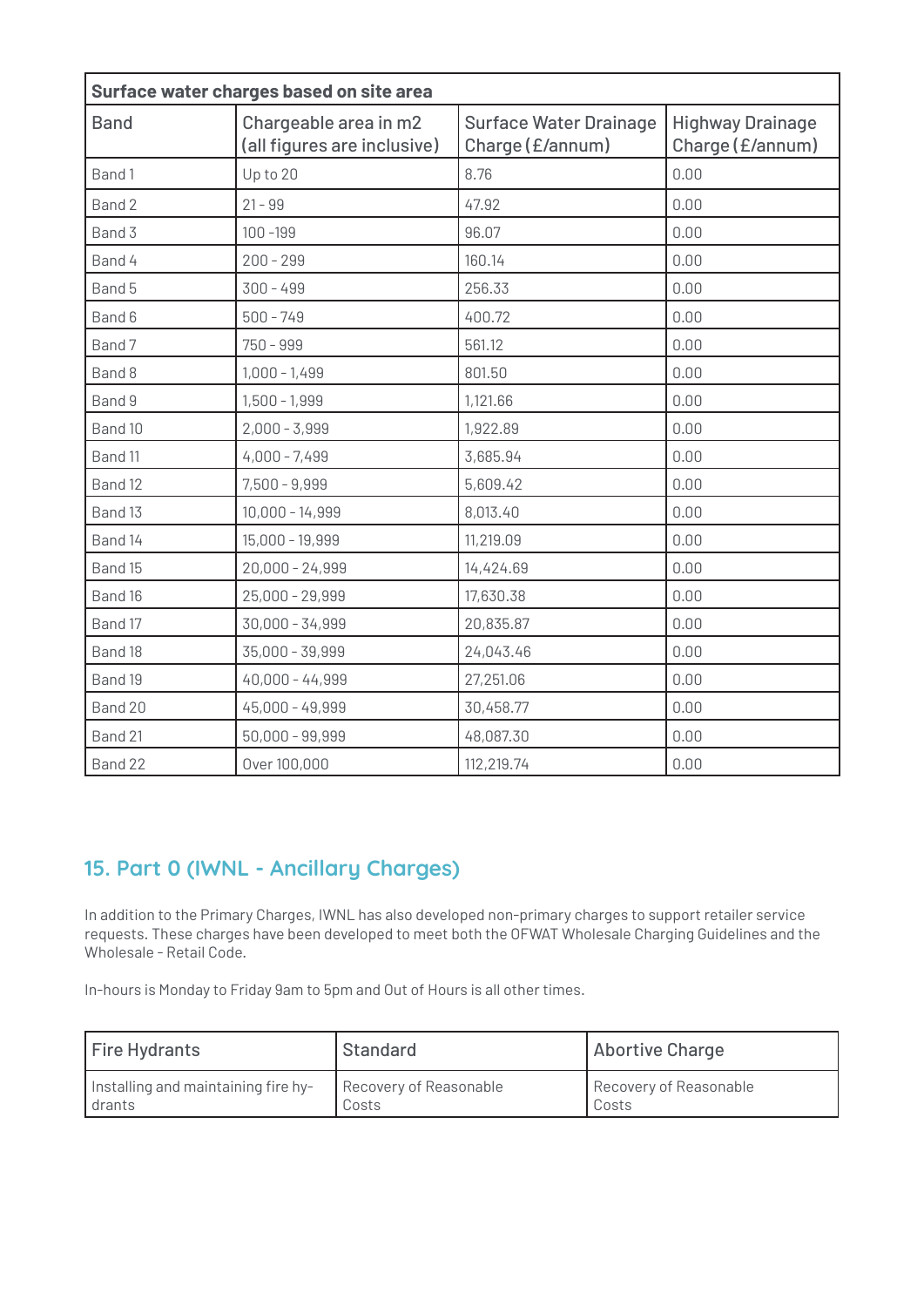This service relates to the provision and maintenance of fire hydrants.

| Damaged Apparatus           | Standard                        | Abortive Charge                 |
|-----------------------------|---------------------------------|---------------------------------|
| Repair of damaged apparatus | Recovery of Reasonable<br>Costs | Recovery of Reasonable<br>Costs |

Charges will apply in the event that costs are incurred in relation to the network becoming damaged by the act or omission of the customer, or its agents or subcontractors or any other third party. We shall be entitled to recover from the responsible party the total costs incurred with the reinstatement and associated activities.

| <b>Breach of Water</b>                           | <b>Time Period</b>              |                                 | <b>Abortive Charge</b>          |
|--------------------------------------------------|---------------------------------|---------------------------------|---------------------------------|
| <b>Regulations</b>                               | In Hours                        | Out of Hours                    |                                 |
| Site visit to assess Water<br>Regulations breach | £91.55                          | £127.97                         | Recovery of Reasonable<br>Costs |
| <b>Additional Visits</b>                         | Recovery of Reasonable<br>Costs | Recovery of Reasonable<br>Costs | Recovery of Reasonable<br>Costs |

Upon request, IWNL can carry out of inspections to ascertain whether any provision contained in or made or having effect under the Water Industry Act 1991 with respect to any water fittings or with respect to the waste or misuse of water is being or has been contravened.

| <b>Site Surveys</b>                                |                                                                                 |                                 |  |  |  |
|----------------------------------------------------|---------------------------------------------------------------------------------|---------------------------------|--|--|--|
| Charges listed where applicable with each service. |                                                                                 |                                 |  |  |  |
| <b>Standpipe Hire</b>                              | <b>Standard</b>                                                                 | Abortive                        |  |  |  |
| Hire of standpipe                                  | By Quotation                                                                    | Recovery of Reasonable<br>Costs |  |  |  |
| Water supplied by standpipe                        | See Primary Wholesale usage<br>charges for volumetric<br>charge by supply area. | N/A                             |  |  |  |

Portable standpipe hire arranged through nominated contractor and subject to their terms of hire. Volume usage is based on supply area. Charge applied aligns with Wholesale Volumetric Charging Scheme.

| <b>Meter Charges</b>                                                                     | <b>Standard</b>            | Abortive                          |
|------------------------------------------------------------------------------------------|----------------------------|-----------------------------------|
| Site Survey to determine viability of<br>meter exchange (upon request by<br>third party) | £94.45                     | "Recovery of Reasonable<br>Costs" |
| Meter testing                                                                            | By Quotation (maximum £70) | "Recovery of Reasonable<br>Costs" |
| Meter installation                                                                       | By Quotation               | "Recovery of Reasonable<br>Costs" |
| Meter reading service                                                                    | By Quotation               | N/A                               |